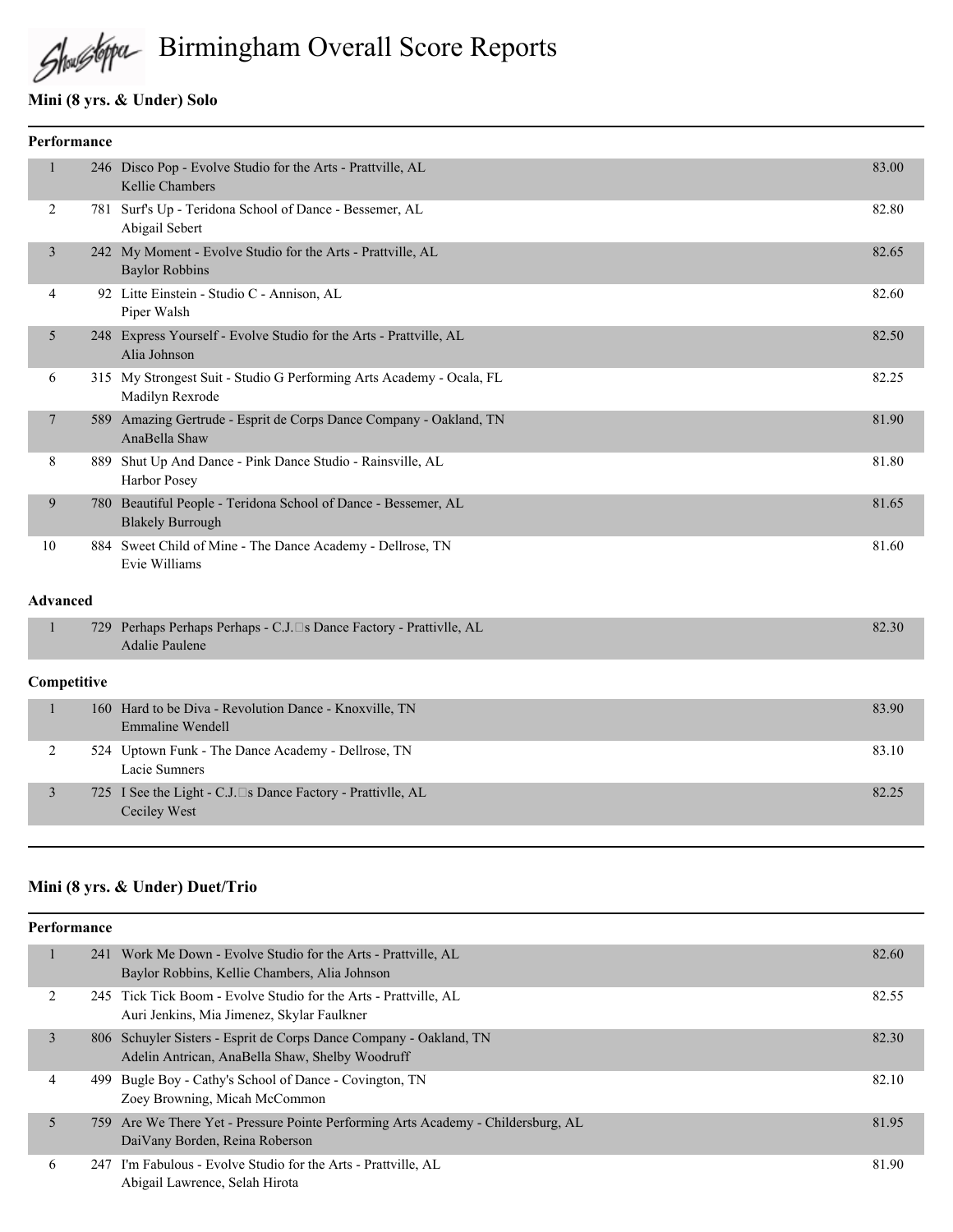| 7              | 212 | WERK - Signature Studio of Dance - Clanton, AL<br>Hendon Kate McGrady, Olivia Owen, Neely Nickelson                              | 81.75 |
|----------------|-----|----------------------------------------------------------------------------------------------------------------------------------|-------|
| 8              |     | 874 Flintstones - NVS Dance - Collierville, TN<br>Ryleigh Grace Garten, Molly Mullis                                             | 81.70 |
| 9              | 500 | Meet the Flinstones - Cathy's School of Dance - Covington, TN<br>Zoey Browning, Micah McCommon                                   | 81.60 |
| 10             | 769 | Rockstar - Pressure Pointe Performing Arts Academy - Childersburg, AL<br>Mattie Grace Butler, Kaylee Mae Harris, Dai'lana Borden | 81.55 |
| Advanced       |     |                                                                                                                                  |       |
| 1              | 61  | Colors Of The Wind - NVS Dance - Collierville, TN<br>Chloe Spencer, Hannah Sawyer, Hannah Garten                                 | 82.95 |
| 2              |     | 62 Conga - NVS Dance - Collierville, TN<br>Molly Huffman, Maddie Malone, Anna Ringer                                             | 82.65 |
| $\overline{3}$ |     | 882 Sassy Girls - Jackie O'Neal School of Dance - Birmingham, AL<br>Ava Marie Bilodeau, Savannah Nowak                           | 82.55 |
| Competitive    |     |                                                                                                                                  |       |
| $\mathbf{1}$   | 689 | You should be dancing - Debra Franco Prep Sch of Dance - Vicksburg, MS<br>Kynnedi Rainey, Charlotte Amborn, Tiana Burks          | 82.85 |
|                |     |                                                                                                                                  |       |

## **Mini (8 yrs. & Under) Small**

| <b>Performance</b> |     |                                                                                                                                                                                                                    |        |
|--------------------|-----|--------------------------------------------------------------------------------------------------------------------------------------------------------------------------------------------------------------------|--------|
|                    |     | 240 Pumping Blood - Evolve Studio for the Arts - Prattville, AL<br>Baylor Robbins, Mia Jimenez, Kellie Chambers, Alia Johnson, Savannah Young, Auri Jenkins                                                        | 111.40 |
| 2                  |     | 210 Hey Good Lookin - Signature Studio of Dance - Clanton, AL<br>Emma Kate Clark, Abigail Kirkland, Alexandria Campbell, Arrianna Gore, Elizabeth Blackmon,<br>Emmalyn Eason, Hollis Ann Payton, Lacy Brown        | 109.85 |
| 3                  |     | 768 SASSY - Pressure Pointe Performing Arts Academy - Childersburg, AL<br>DaiVany Borden, Reina Roberson, Mattie Grace Butler, Kaylee Mae Harris, Dai'lana Borden                                                  | 109.35 |
| 4                  |     | 294 Girls - Vestavia Dance Performance Company - Vestavia Hills, AL<br>Alice Hicks, Betsy Stevens, Hanna Hill, Maggie Mac Jost, Parker Etheridge                                                                   | 109.10 |
| 5                  |     | 300 Look up at the stars - Vestavia Dance Performance Company - Vestavia Hills, AL<br>Parker Etheridge, Alice Hicks, Hanna Hill, Maggie Mac Jost, Addison Martin, Sarah Grace Mizerany,<br><b>Betsy Stevens</b>    | 108.95 |
| 6                  |     | 200 Don't Worry About a Thing - Rocket City Dance Co. - Huntsville, AL<br>Imani Alexis, Khloe Okoroafo, Zoey Tyler, Kyra Junious, Abby Schoenholz                                                                  | 108.35 |
| 6                  |     | 638 School of Rock - Dance Works Studio - Clinton, MS<br>Adalyn Milner, Chloe House, Dalis Allen, Hope Hughes, Kaytin Grace Burns, Tessa Stewart                                                                   | 108.35 |
| 7                  |     | 424 Beautiful for Me - Next Generation Dance - Muscle Shoals, AL<br>Kinley Bragwell, Julianna Williams, Adelyn Wicks, Addie Goodman, Mary Kate Looser, Kinsley Bailey                                              | 108.20 |
| 8                  |     | 560 It's Me - Lana's Dance Centre - Adams, TN<br>Avia Montcrieff, Chelsea Rivers, Luna Madrid, Zarena Burnett                                                                                                      | 108.15 |
| 9                  |     | 656 Let it Shine - Center Stage Dance Co. - Winchester, TN<br>Bella Barnes, Lyla Laster, Harper Morris, Hazel Tipps, Charlee Martin, Tessa Pickett, Kaylee Gilliam,<br>Avery Clark                                 | 108.10 |
| 10                 | 770 | SHAWTY WHAT - Pressure Pointe Performing Arts Academy - Childersburg, AL<br>Kaslyn Willard, DaiVany Borden, Zoe Burton, Stacia Roberson, Reina Roberson, Kaisley Willard,<br>Dai'lana Borden, Bella Blake Lightsey | 108.05 |
| <b>Advanced</b>    |     |                                                                                                                                                                                                                    |        |
|                    |     | 400 Fenoy Bigh Girls, Courtney's Dengo Artistry, Cullman, AI                                                                                                                                                       | 106.05 |

Fancy Rich Girls - Courtney's Dance Artistry - Cullman, AL 106.85 Chloe Mae Randolph, Emmalyn Wilkins, Kayleigh Fincher, Olivia Gray, Vera Hall, Adley Hopper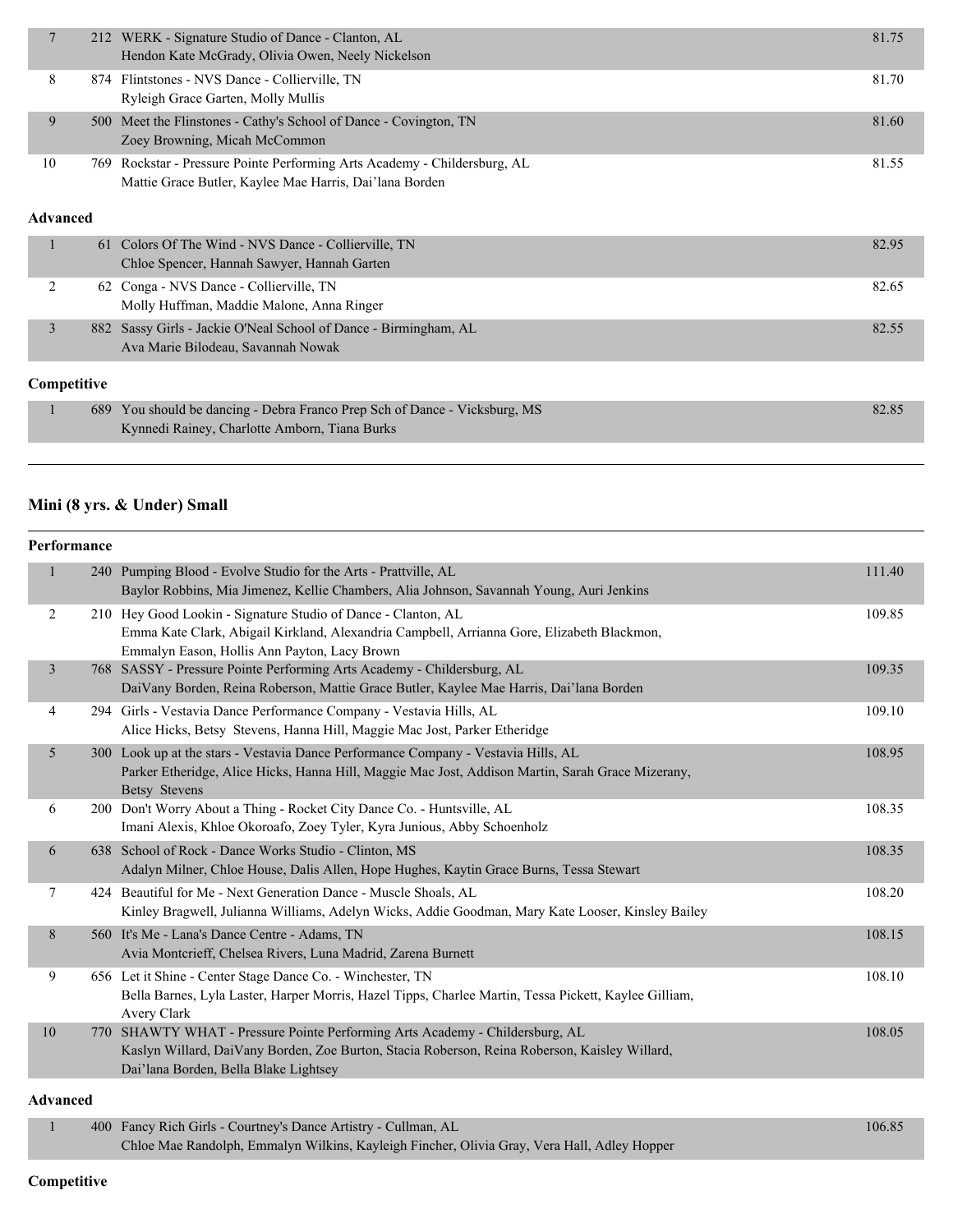|   | 72 Love - NVS Dance - Collierville, TN<br>Molly Huffman, Chloe Spencer, Bella Hollis, Hannah Sawyer, Hannah Claire Taylor, Finley Edge,<br>Hannah Garten, Maddie Malone, Anna Ringer                      | 111.90 |
|---|-----------------------------------------------------------------------------------------------------------------------------------------------------------------------------------------------------------|--------|
|   | 134 School's Out - Revolution Dance - Knoxville, TN<br>Ava Kate Taylor, Charis Swafford, Ellie Bell, Elsie Nutter, Emmaline Wendell, Grace Robinson, Katie<br>Beth Swaggerty, Lila Spencer, Maddie Horton | 111.35 |
| 3 | 136 I'll Be There For You - Revolution Dance - Knoxville, TN<br>Ava Kate Taylor, Emmaline Wendell, Grace Robinson, Katie Beth Swaggerty, Maddie Horton                                                    | 110.85 |
| 4 | 895 Lets Ride - The Dance Academy - Dellrose, TN<br>Evie Williams, Jaelyn Jones, Gracie Humphrey, Chloee Hoeppner, Charlie Smith, Lacie Sumners                                                           | 110.20 |
| 5 | 896 SPICE - The Dance Academy - Dellrose, TN<br>Jaelyn Jones, Chloee Hoeppner, Charlie Smith, Lacie Sumners, Evie Williams                                                                                | 110.15 |
| 6 | 692 Mom - Debra Franco Prep Sch of Dance - Vicksburg, MS<br>Kynnedi Rainey, Charlotte Amborn, Cambria Fuller, Tiana Burks                                                                                 | 109.85 |

## **Mini (8 yrs. & Under) Large**

|                | Performance |                                                                                                                                   |        |  |  |  |
|----------------|-------------|-----------------------------------------------------------------------------------------------------------------------------------|--------|--|--|--|
| $\mathbf{1}$   |             | 244 Let's Conga - Evolve Studio for the Arts - Prattville, AL                                                                     | 110.15 |  |  |  |
|                |             | Baylor Robbins, Mia Jimenez, Kellie Chambers, Alia Johnson, Savannah Young, Auri Jenkins, Selah                                   |        |  |  |  |
|                |             | Hirota, Anna Grace Escue, Abigail Lawrence, Skylar Faulkner, Harper Grimes, Kennedi Dutton                                        |        |  |  |  |
| $\overline{c}$ |             | 243 Bring Em Out - Evolve Studio for the Arts - Prattville, AL                                                                    | 109.85 |  |  |  |
|                |             | Baylor Robbins, Mia Jimenez, Kellie Chambers, Alia Johnson, Savannah Young, Auri Jenkins, Selah                                   |        |  |  |  |
|                |             | Hirota, Anna Grace Escue, Abigail Lawrence, Skylar Faulkner                                                                       |        |  |  |  |
| $\mathfrak{Z}$ |             | 776 Ooh Boy! - Teridona School of Dance - Bessemer, AL                                                                            | 109.15 |  |  |  |
|                |             | Abbey Faith Baughn, Hadleigh Baughn, Blakely Burrough, Kylei Carter, Haddie Essary, Cadence                                       |        |  |  |  |
|                |             | Gamble, Kerrington Hooks, Koryia Ridley, Abigail Sebert, Lauryn Thomas, Reagan Jones                                              |        |  |  |  |
| 4              |             | 219 Tik Tok Hip Hop - Signature Studio of Dance - Clanton, AL                                                                     | 108.70 |  |  |  |
|                |             | Emma Kate Clark, Abigail Kirkland, Arrianna Gore, Elizabeth Blackmon, Emmalyn Eason, Hendon Kate                                  |        |  |  |  |
|                |             | McGrady, Hollis Ann Payton, Lacy Brown, Neely Nickelson, Olivia Owen                                                              |        |  |  |  |
| 5              |             | 688 Lost Boy - Premier Dance and Twirl Academy - Helena, AL                                                                       | 108.05 |  |  |  |
|                |             | Olivia Stockman, Lorelei Siebel, Avalina Siebel, Madelyn Maxin, Pyper Dennis, Olive Arvin, Ava Brown,                             |        |  |  |  |
|                |             | Jackie Roche, Anna Katherine Sasser, Brynna Raudenbush                                                                            |        |  |  |  |
| 6              |             | 322 Me and My Girls - MJ's Academy of Dance - Tuscaloosa, AL                                                                      | 107.90 |  |  |  |
|                |             | Charli Ingram, Anna Grace Hall, Aubrey Knight, Ava Grace Chandler, Ava Grace Wyatt, Hannah                                        |        |  |  |  |
|                |             | Thompson, River Rector, Charleigh Lynn, Keeleigh Hughes, Lexie Hallman, Makinley Morris, Miracle                                  |        |  |  |  |
|                |             | Rickman, Peyton Franklin, Madison Petty, Charli Ingram, Anna Grace Hall, Aubrey Knight, Ava Grace                                 |        |  |  |  |
|                |             | Chandler, Ava Grace Wyatt, Hannah Thompson, River Rector, Charleigh Lynn, Keeleigh Hughes, Lexie                                  |        |  |  |  |
|                |             | Hallman, Makinley Morris, Miracle Rickman, Peyton Franklin, Madison Petty                                                         |        |  |  |  |
| $\overline{7}$ |             | 419 Girl Party - Next Generation Dance - Muscle Shoals, AL                                                                        | 107.20 |  |  |  |
|                |             | Addison Devaney, Ava Oakley, Lynlee McCormack, Kaitlan Davidson, Nora Potts, Crissy Littrell, Lucie                               |        |  |  |  |
|                |             | Wimberly, Claudia Campbell, Ryder Bell Grimes, Gracie Hacker, Evie Legg                                                           |        |  |  |  |
| $\,$ 8 $\,$    |             | 114 Fly to your heart - Premier Dance and Twirl Academy - Helena, AL                                                              | 105.95 |  |  |  |
|                |             | Amelia Aldridge, Emma Patlan, Olive Ramsey, Elodie Siebel, Scarlett Sarris, Eva Cook, Landry                                      |        |  |  |  |
|                |             | Goscinski, Harper Simpson, Madelyn Maxin, Isla Thomson<br>420 Someone needs your star - Next Generation Dance - Muscle Shoals, AL | 105.95 |  |  |  |
| $\,8$          |             | Addison Devaney, Ava Oakley, Lynlee McCormack, Kaitlan Davidson, Nora Potts, Crissy Littrell, Lucie                               |        |  |  |  |
|                |             | Wimberly, Claudia Campbell, Ryder Bell Grimes, Gracie Hacker, Evie Legg                                                           |        |  |  |  |
| 9              |             | 115 Matilda - Premier Dance and Twirl Academy - Helena, AL                                                                        | 105.70 |  |  |  |
|                |             | Amelia Aldridge, Emma Patlan, Olive Ramsey, Elodie Siebel, Scarlett Sarris, Eva Cook, Landry                                      |        |  |  |  |
|                |             | Goscinski, Harper Simpson, Madelyn Maxin, Isla Thomson                                                                            |        |  |  |  |
|                |             |                                                                                                                                   |        |  |  |  |
|                | Competitive |                                                                                                                                   |        |  |  |  |
| $\mathbf{1}$   |             | 135 Rescue Me - Revolution Dance - Knoxville, TN                                                                                  | 112.80 |  |  |  |

Emmaline Wendell, Caitlyn Stickley, Audrey McCaleb, Maddie Horton, Charis Swafford, Katie Beth Swaggerty, Ava Kate Taylor, Blakely Barton, Kate Ingeneri, Chandler Jestice, Myah Apodaca, Parker Miller 2 74 Miss Invisible - NVS Dance - Collierville, TN 110.60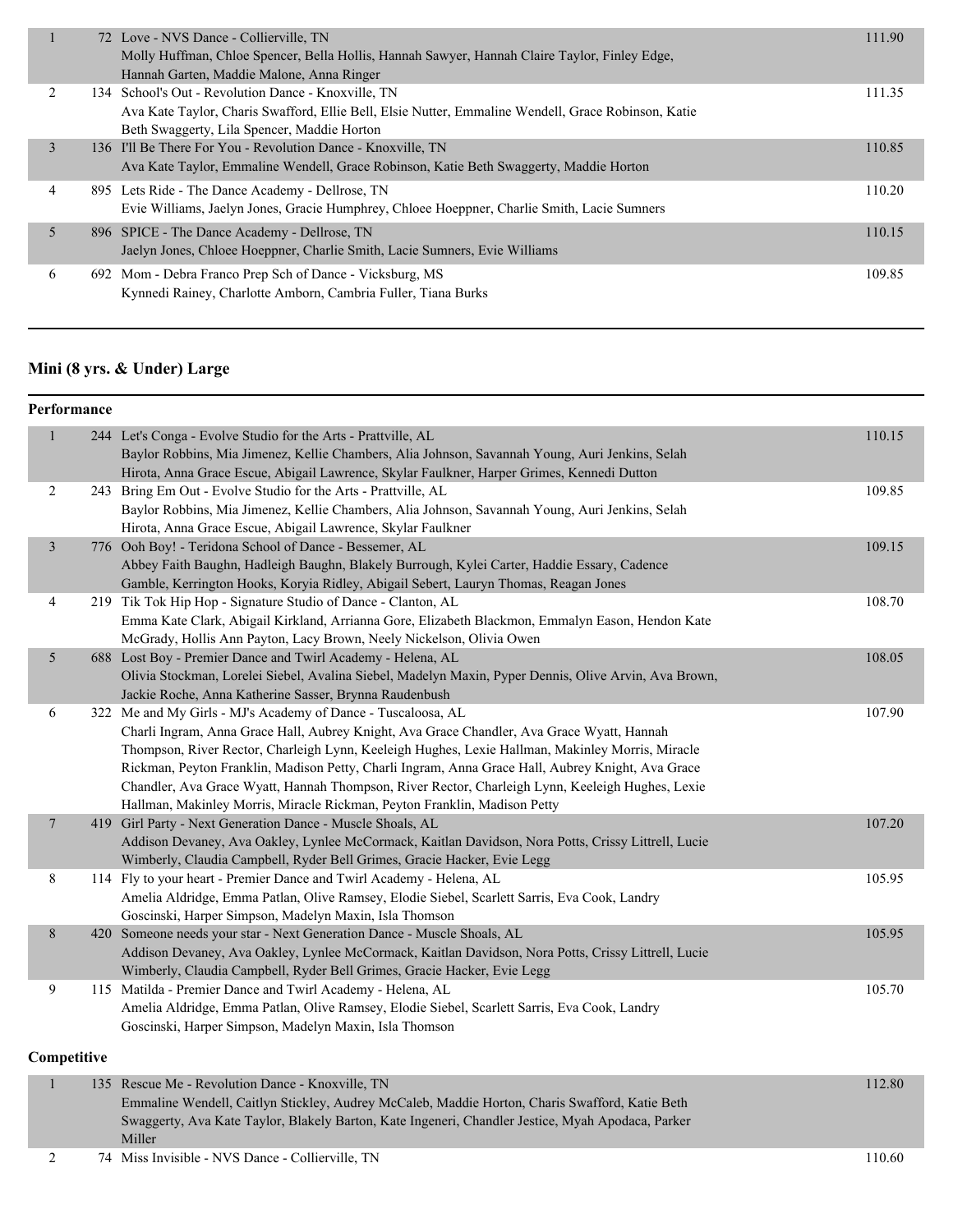Molly Huffman, Chloe Spencer, Halle Coburn, Ryleigh Grace Garten, Bella Hollis, Avery Sawyer, Hannah Sawyer, Lilly Kate Taylor, Hannah Claire Taylor, Finley Edge, Hannah Garten, Maddie Malone, Anna Ringer

 3 73 Cha Cha Heels - NVS Dance - Collierville, TN 110.45 Avery Sawyer, Molly Huffman, Chloe Spencer, Halle Coburn, Bella Hollis, Hannah Sawyer, Hannah Claire Taylor, Finley Edge, Hannah Garten, Maddie Malone, Anna Ringer

#### **Junior (9 - 11 yrs.) Solo**

| Performance    |  |                                                                                       |       |
|----------------|--|---------------------------------------------------------------------------------------|-------|
| $\mathbf{1}$   |  | 802 My House My Rules - Esprit de Corps Dance Company - Oakland, TN<br>Savanna Lamica | 83.65 |
| 2              |  | 99 Somewhere Only We Know - Studio C - Annison, AL<br>Autumn Walsh                    | 83.45 |
| 3              |  | 907 Blue Bird - Atlanta Professional Dance Academy - Johns Creek, GA<br>Isabella Li   | 83.35 |
| 4              |  | 264 Stand Down - Evolve Studio for the Arts - Prattville, AL<br>Laila Harris          | 83.20 |
| $\overline{4}$ |  | 849 Warrior - Esprit de Corps Dance Company - Oakland, TN<br>Annagrace Smith          | 83.20 |
| 5              |  | 93 Missy - Studio C - Annison, AL<br>Ashley Bothwell                                  | 83.10 |
| 6              |  | 309 Watch Me - Vestavia Dance Performance Company - Vestavia Hills, AL<br>Hanna Hill  | 83.05 |
| 7              |  | 94 Glam - Studio C - Annison, AL<br>London Bumpers                                    | 82.95 |
| 8              |  | 265 Yes I Can - Evolve Studio for the Arts - Prattville, AL<br>Layla Morgan           | 82.85 |
| 8              |  | 266 Shimmy - Evolve Studio for the Arts - Prattville, AL<br>Lily Goodman              | 82.85 |
| $8\phantom{.}$ |  | 362 ice cream - Turning Pointe Dance Academy - Corinth, MS<br>Piper Jones             | 82.85 |
| 8              |  | 381 Rockstar - Boardtown Dance - Starkville, MS<br><b>Reese Hammett</b>               | 82.85 |
| 9              |  | 442 Finally Me - Next Generation Dance - Muscle Shoals, AL<br><b>Scarlett Cabler</b>  | 82.80 |
| 10             |  | 443 Tangled Up - Next Generation Dance - Muscle Shoals, AL<br>McKarlie Wimberly       | 82.70 |
| 10             |  | 784 Genetics - Teridona School of Dance - Bessemer, AL<br>Sydney Jolivette            | 82.70 |

#### **Advanced**

|   | 410 A Little Too Much - Elite Dance of Tulsa - Tulsa, OK<br>Ella Odom               | 84.75 |
|---|-------------------------------------------------------------------------------------|-------|
|   | 316 Believe - Studio G Performing Arts Academy - Ocala, FL<br>Jema Giannetto        | 84.55 |
|   | 796 Fabulous - The Dance Academy - Dellrose, TN<br>Charlie Smith                    | 83.50 |
| 4 | 541 Grace - Lana's Dance Centre - Adams, TN<br>Karianis Diaz                        | 83.45 |
|   | 398 Smoke On The Water - Courtney's Dance Artistry - Cullman, AL<br>Emmalyn Wilkins | 83.40 |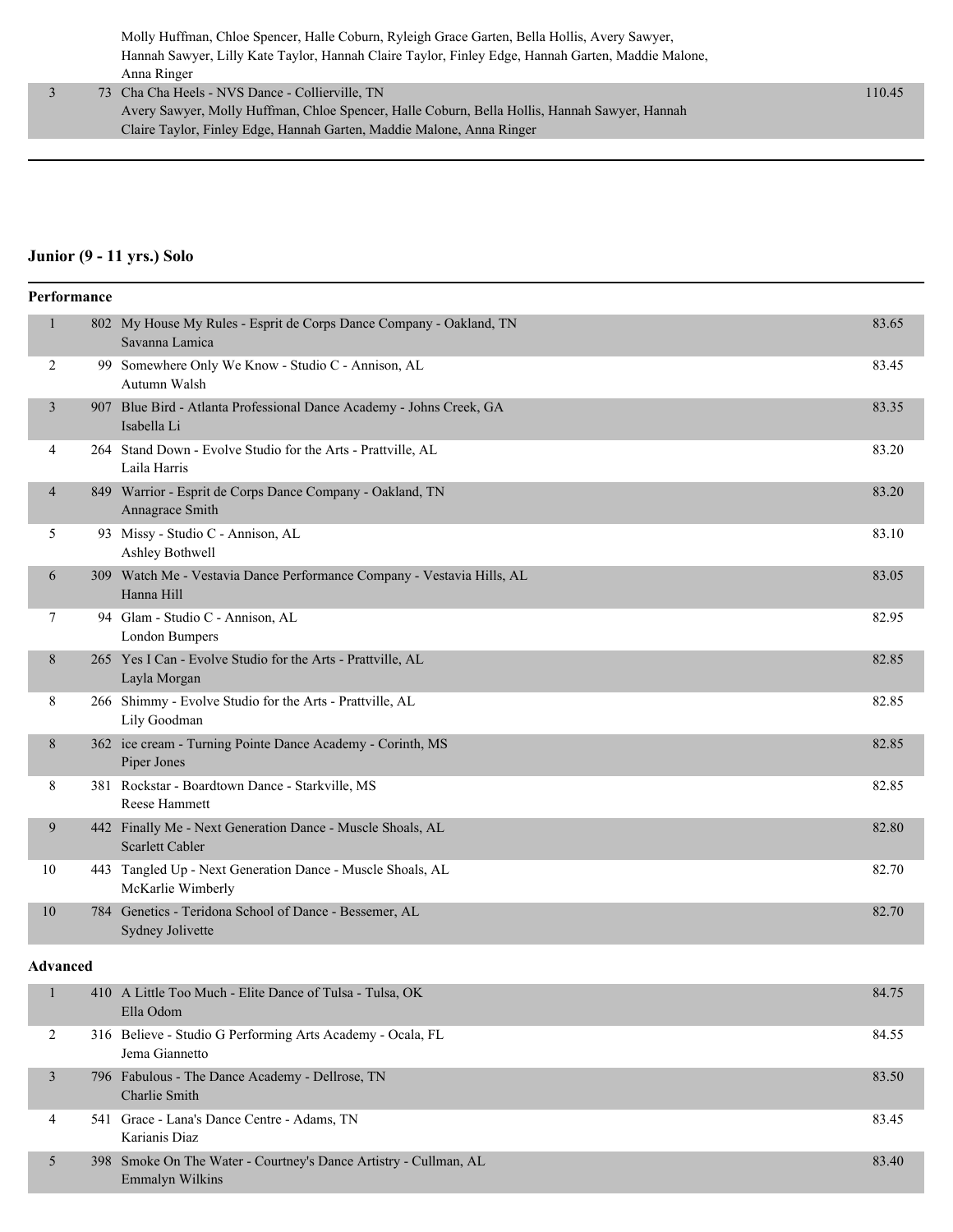|             |  | 847 Lena Horne - Dance Works Studio - Clinton, MS<br>Kennedy Jefferson             | 83.40 |
|-------------|--|------------------------------------------------------------------------------------|-------|
| 6           |  | 401 Puttin' On The Ritz - Courtney's Dance Artistry - Cullman, AL<br>AnnaLee McRae | 83.35 |
|             |  | 397 Confident - Courtney's Dance Artistry - Cullman, AL<br>Olivia Gray             | 83.20 |
| 8           |  | 192 Brave - Ginny Mount School of Dance - Collierville, TN<br><b>Emory Sweet</b>   | 82.90 |
| Competitive |  |                                                                                    |       |

| $\mathbf{1}$   |     | 161 Stuff Like That There - Revolution Dance - Knoxville, TN<br><b>Blakely Barton</b>                 | 85.60 |
|----------------|-----|-------------------------------------------------------------------------------------------------------|-------|
| 2              |     | 166 Dancing Queen - Revolution Dance - Knoxville, TN<br>Parker Miller                                 | 85.50 |
| $\overline{3}$ |     | 165 Rebel Chick - Revolution Dance - Knoxville, TN<br>Devon Lederer                                   | 85.35 |
| 4              |     | 167 Technologic - Revolution Dance - Knoxville, TN<br>Sarah Shoup                                     | 85.20 |
| $\overline{4}$ |     | 168 My Kinda Guy - Revolution Dance - Knoxville, TN<br>Sally Smith                                    | 85.20 |
| 5              |     | 162 Here Comes the Sun - Revolution Dance - Knoxville, TN<br><b>Keally Counts</b>                     | 85.00 |
| 6              | 565 | Always Remember Us This Way - The Hargest Aacademy of Performing Arts - Franklin, TN<br>Alex Johnston | 84.95 |
| 7              |     | 21 All That Jazz - NVS Dance - Collierville, TN<br>Sasha Anderson                                     | 84.75 |
| $\overline{7}$ |     | 163 Red Hot Kinda Love - Revolution Dance - Knoxville, TN<br>Kate Ingeneri                            | 84.75 |
| 8              |     | 23 About To Change - NVS Dance - Collierville, TN<br>Annabelle Hood                                   | 84.60 |
| 9              |     | 24 Game of Survival - NVS Dance - Collierville, TN<br>Lily Chartrand                                  | 84.50 |
| 10             |     | 169 What I Want - Revolution Dance - Knoxville, TN<br>Mary Ella Wendell                               | 84.45 |

## **Junior (9 - 11 yrs.) Duet/Trio**

| Performance |                |     |                                                                                                                    |        |
|-------------|----------------|-----|--------------------------------------------------------------------------------------------------------------------|--------|
|             | 1              |     | 848 Me and My Girls - Esprit de Corps Dance Company - Oakland, TN<br>Riley Jerden, Savanna Lamica, Annagrace Smith | 111.70 |
|             | 2              | 263 | Humble & Kind - Evolve Studio for the Arts - Prattville, AL<br>Lily Goodman, Layla Morgan, Payton Berry            | 111.25 |
|             | 3              |     | 65 Glam - NVS Dance - Collierville, TN<br>Mia Miller, Lilly Kate Taylor, Paola Ynfante                             | 110.80 |
|             | 4              |     | 815 Caralee - Esprit de Corps Dance Company - Oakland, TN<br>AnaBella Shaw, Jordan Wiggins                         | 110.65 |
|             | 5              |     | 850 Sky full of Song - Esprit de Corps Dance Company - Oakland, TN<br>Lilah Antrican, Annagrace Smith              | 110.60 |
|             | 6              | 773 | Get Dat - Pressure Pointe Performing Arts Academy - Childersburg, AL<br>Madison Garrett, Jaiden Burton             | 110.50 |
|             | $\overline{7}$ | 63  | Brave - NVS Dance - Collierville, TN<br>Bella Hollis, Hannah Claire Taylor, Finley Edge                            | 110.30 |
|             | 8              |     | 572 Angel by the Wings - Elite Talent - La Grange, GA<br>Lowen Hall, Morgan Knox                                   | 110.15 |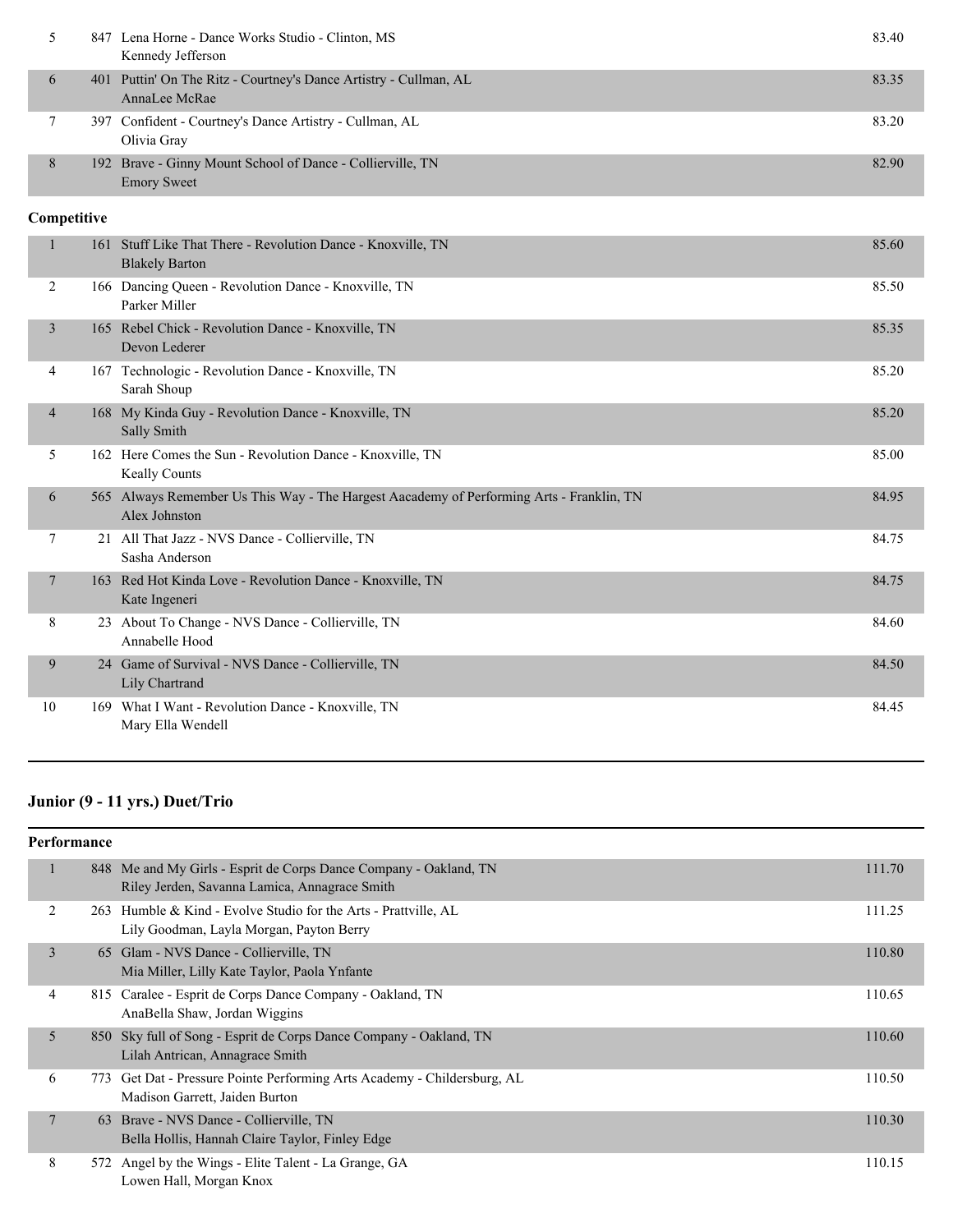| 9               |             | 108 Opposites Attract - Studio C - Annison, AL<br>AnaKate Tucker, Bentley Owens                                                   | 109.95 |
|-----------------|-------------|-----------------------------------------------------------------------------------------------------------------------------------|--------|
| 9               |             | 321 Go the Distance - MJ's Academy of Dance - Tuscaloosa, AL<br>Lisa Nichole Boreson, Scarlett Hill, Ashlyn Stevenson             | 109.95 |
| 10              |             | 462 Thank you for being a friend - Next Generation Dance - Muscle Shoals, AL<br>Scarlett Cabler, McKarlie Wimberly, Ashlyn Richey | 109.80 |
| 10              |             | 762 House Werk - Pressure Pointe Performing Arts Academy - Childersburg, AL<br>Hayley Kelley, Alyssa Thornton                     | 109.80 |
| 10              |             | 834 Beautiful Thing - MJ's Academy of Dance - Tuscaloosa, AL<br>Ashlyn Stevenson, Lisa Nichole Boreson                            | 109.80 |
| <b>Advanced</b> |             |                                                                                                                                   |        |
| $\mathbf{1}$    | 798         | Ill stand by you - The Dance Academy - Dellrose, TN<br>Charlie Smith, Chloe Wallace                                               | 111.15 |
| $\overline{2}$  |             | 846 Pure Imagination - Dance Works Studio - Clinton, MS<br>Jones Jefferson, Kennedy Jefferson                                     | 109.95 |
| $\mathfrak{Z}$  |             | 402 Circus - Courtney's Dance Artistry - Cullman, AL<br>Emmalyn Wilkins, Olivia Gray                                              | 109.80 |
|                 | Competitive |                                                                                                                                   |        |
| $\mathbf{1}$    |             | 17 Smooth Criminal - NVS Dance - Collierville, TN<br>Mia Bejarano, Lily Chartrand                                                 | 113.30 |
| 2               |             | 154 Bounce Back - Revolution Dance - Knoxville, TN<br>Blakely Barton, Kate Ingeneri, Parker Miller                                | 112.85 |
| $\mathfrak{Z}$  |             | 66 Think - NVS Dance - Collierville, TN<br>Bella Armstrong, Juliet Wiley                                                          | 110.85 |
| 4               |             | 64 Dust Bowl - NVS Dance - Collierville, TN<br>Maggie Mullis, Annabelle Hood, Hadley Buntin                                       | 110.30 |
| 5               |             | 519 Awakening - Ignite Performing Arts Studio - Hampton Cove, AL<br>Shelby Brown, Aubree Mount                                    | 110.20 |
| 6               |             | 523 #FREED - Ignite Performing Arts Studio - Hampton Cove, AL<br>Audrina Jackson, Aubree Mount                                    | 109.60 |

## **Junior (9 - 11 yrs.) Small**

| <b>Performance</b> |                |  |                                                                                                                                                                                                                                  |        |
|--------------------|----------------|--|----------------------------------------------------------------------------------------------------------------------------------------------------------------------------------------------------------------------------------|--------|
|                    | 1              |  | 227 Girl Gang - Signature Studio of Dance - Clanton, AL<br>Elizsbeth Eason, Kingsley Williams, Danielle Brown, Aubrey Reeves, Alivia Ward, Amber Xie                                                                             | 110.85 |
|                    | 2              |  | 778 Yes I Can - Teridona School of Dance - Bessemer, AL<br>Brooklyn Anderson, Bentlee Batson, Lillie Kate Baughn, Allie Davis, Sydney Jolivette, Emeri Maughon,<br>Kaleigh Price, Hayden Shook                                   | 110.65 |
|                    | $\overline{3}$ |  | 301 Falling - Vestavia Dance Performance Company - Vestavia Hills, AL<br>Eley Boles, Sarah Bridges, Katherine Creel, Elizabeth Draney, Mary Allison Hayes, Breland Sansing,<br>Madgie Vercher, Luca White, Mary Allison Williams | 110.40 |
|                    | 4              |  | 777 Think - Teridona School of Dance - Bessemer, AL<br>Jocelyn' Aguilar, Taylah Dawson, Hayden Decker, Courtni Gamble, Jillian Melton, Lauren Richardson,<br>Livi Williams                                                       | 110.25 |
|                    | 5              |  | 198 Shimmy - Rocket City Dance Co. - Huntsville, AL<br>Destiny Bartee, Jaycee Washington, Jayden Gordon, Samiaha Harden, Christian Battle, Reagan Walker,<br>Ayana Hughes                                                        | 110.15 |
|                    | 6              |  | 211 Live Your Story - Signature Studio of Dance - Clanton, AL<br>Alivia Ward, Elizsbeth Eason, Addison Owen, Mariah Williams, Amber Xie                                                                                          | 109.95 |
|                    | $\overline{7}$ |  | 382 Faith - Boardtown Dance - Starkville, MS<br>Reese Hammett, Noelle Fyke, Grace Whatley, Audrey Caroline Williams, Audrey Walters                                                                                              | 109.75 |
|                    | 8              |  | 197 Schoolin' Life - Rocket City Dance Co. - Huntsville, AL                                                                                                                                                                      | 109.70 |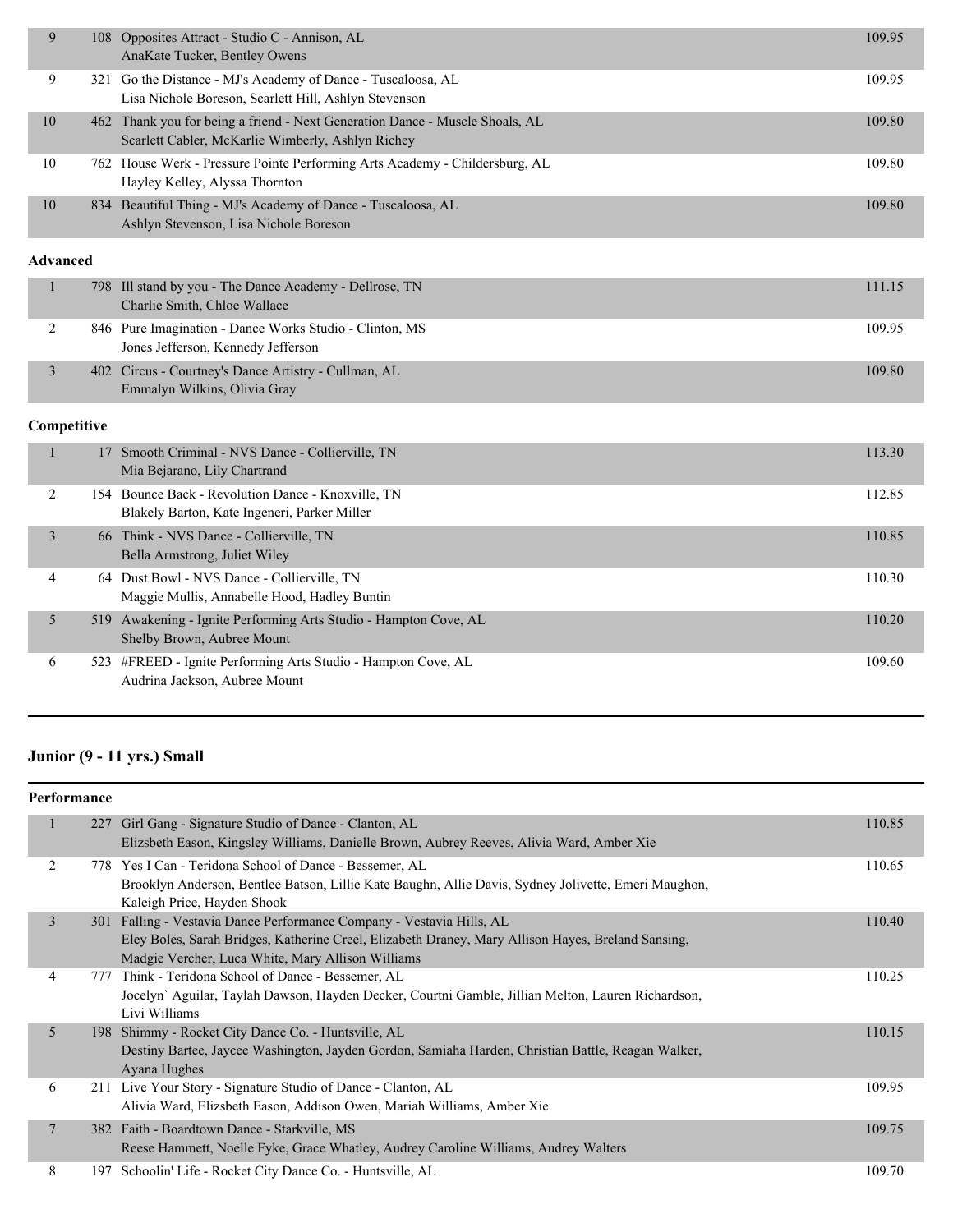Destiny Bartee, Jaycee Washington, Jayden Gordon, Samiaha Harden, Christian Battle, Reagan Walker,

|                 |     | Ayana Hughes                                                                                            |        |
|-----------------|-----|---------------------------------------------------------------------------------------------------------|--------|
| 9               |     | 120 Hercules - Premier Dance and Twirl Academy - Helena, AL                                             | 109.60 |
|                 |     | Ava Brown, Pyper Dennis, Brynna Raudenbush, Jackie Roche, Anna Katherine Sasser                         |        |
| 10              |     | 295 The Hustle - Vestavia Dance Performance Company - Vestavia Hills, AL                                | 109.45 |
|                 |     | Neely Berryhill, Ivy Bailey, Ellie Beckham, Ella Clabaugh, Addison Martin, Caroline Perry, Addison      |        |
|                 |     | Shonesy                                                                                                 |        |
| 10              |     | 425 Different Drum - Next Generation Dance - Muscle Shoals, AL                                          | 109.45 |
|                 |     | Addison Simpson, Zoe Hartselle, Scarlett Cabler, McKarlie Wimberly, Karly Reed, Evangeline Rose,        |        |
|                 |     | Ashlyn Richey, Anna Collins Karr                                                                        |        |
| 10              |     | 426 Mean Girls - Next Generation Dance - Muscle Shoals, AL                                              | 109.45 |
|                 |     | Addison Simpson, Zoe Hartselle, Scarlett Cabler, McKarlie Wimberly, Karly Reed, Evangeline Rose,        |        |
|                 |     | Ashlyn Richey, Anna Collins Karr                                                                        |        |
| <b>Advanced</b> |     |                                                                                                         |        |
| 1               | 617 | Blow - Esprit de Corps Dance Company - Oakland, TN                                                      | 111.20 |
|                 |     | Lilah Antrican, Riley Jerden, Skylar Jerden, Savanna Lamica, London Swims, Lilian Brock, Allie Yaun,    |        |
|                 |     | Annagrace Smith                                                                                         |        |
| 2               |     | 297 Pose - Vestavia Dance Performance Company - Vestavia Hills, AL                                      | 110.85 |
|                 |     | Claire Sheheane, Mary Brandt Sizemore, Madgie Vercher, Luca White, Mary Allison Williams, Abby          |        |
|                 |     | Anderson                                                                                                |        |
| 3               |     | 399 Banks - Courtney's Dance Artistry - Cullman, AL                                                     | 110.20 |
|                 |     | Emmalyn Wilkins, Olivia Gray, AnnaLee McRae, Avery Mayo, River Ayers, Delanie Stracener, Bella          |        |
|                 |     | Walker                                                                                                  |        |
| 3               |     | 630 Helpless - Dance Works Studio - Clinton, MS                                                         | 110.20 |
|                 |     | Ashlyn Heindl, Kennedy Jefferson, Morgan Slaughter, Trinity Simmons, Zuri Pearson, Macy Rivers,         |        |
|                 |     | Macy Medeiros, Mary Cullipher Stephens, Nimue Dear                                                      |        |
| Competitive     |     |                                                                                                         |        |
| 1               |     | 18 Bye Bye Blackbird - NVS Dance - Collierville, TN                                                     | 113.70 |
|                 |     | Sasha Anderson, Sydney Murley, Annabelle Hood, Lily Chartrand, Chloe Wood, Gabriella Cheshier,          |        |
|                 |     | Isabella Cheshier, Samantha Hoskins, Mia Bejarano                                                       |        |
| 2               |     | 140 Wind it Up - Revolution Dance - Knoxville, TN                                                       | 113.05 |
|                 |     | Blakely Barton, Devon Lederer, Kate Ingeneri, Parker Miller, Sarah Shoup, Avery Lemoncelli, Kaylin      |        |
|                 |     | Gabosch, Stella Benevicz, Keally Counts                                                                 |        |
| 3               |     | 139 Be a Light - Revolution Dance - Knoxville, TN                                                       | 112.95 |
|                 |     | Audrey McCaleb, Blakely Barton, Caitlyn Stickley, Chandler Jestice, Keally Counts, Kate Ingeneri,       |        |
|                 |     | Devon Lederer, Jocelyn McClintock, Parker Miller                                                        |        |
| 4               |     | 76 Eleanor Rigby - NVS Dance - Collierville, TN                                                         | 112.80 |
|                 |     | Sasha Anderson, Lily Chartrand, Madison Stires, Sydney Murley, Gabriella Cheshier, Isabella Cheshier,   |        |
|                 |     | Samantha Hoskins, Juliet Wiley, Mia Bejarano                                                            |        |
| 5               |     | 138 Fresh - Revolution Dance - Knoxville, TN                                                            | 112.60 |
|                 |     | Keally Counts, Stella Benevicz, Kaylin Gabosch, Cade Barton, Blakely Barton, Devon Lederer, Avery       |        |
|                 |     | Lemoncelli, Sally Smith, Cate Smithey<br>881 Different - Jackie O'Neal School of Dance - Birmingham, AL |        |
| 6               |     | Mary Catherine Bilodeau, Sam Stevens, Kate Southard, Emily Hare, Adelaide Nowak                         | 111.50 |
|                 |     |                                                                                                         |        |
| 7               |     | 75 Tribe - NVS Dance - Collierville, TN                                                                 | 111.10 |
|                 |     | Maggie Mullis, Halle Coburn, Mia Miller, Avery Sawyer, Lilly Kate Taylor, Bella Armstrong, Hadley       |        |
|                 |     | <b>Buntin</b>                                                                                           |        |

## **Junior (9 - 11 yrs.) Large**

#### **Performance**

|  | 222 Dynamite - Signature Studio of Dance - Clanton, AL                                             | 111.20 |
|--|----------------------------------------------------------------------------------------------------|--------|
|  | Abigail Baxley, Addison Owen, Mariah Williams, Abby Collier, Alivia Ward, Amber Xie, Chloe         |        |
|  | Hubbard, Danielle Brown, Elizsbeth Eason, Natalie Cleckler                                         |        |
|  | 218 BOOM! - Signature Studio of Dance - Clanton, AL                                                | 110.75 |
|  | Abigail Baxley, Danielle Brown, Natalie Cleckler, Abby Collier, Jeanie Davis, Alivia Ward, Aubrey  |        |
|  | Reeves, Kingsley Williams, Ava Nickelson, Chloe Hubbard, Amber Xie, Elizsbeth Eason, Addison Owen, |        |
|  | Mariah Williams                                                                                    |        |
|  |                                                                                                    |        |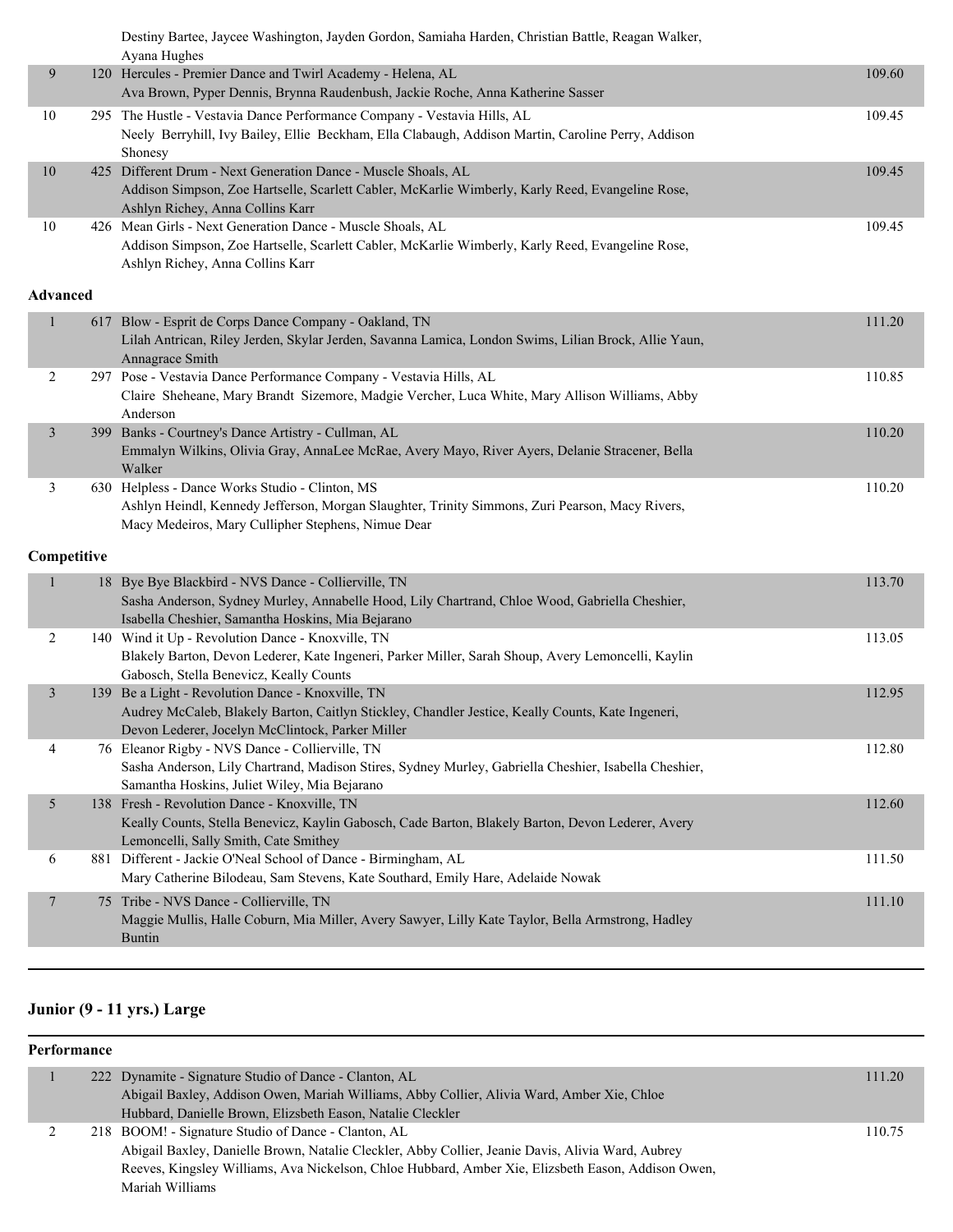| $\overline{3}$   | 915 Little Old Lady - Signature Studio of Dance - Clanton, AL                                                                                              | 109.95 |
|------------------|------------------------------------------------------------------------------------------------------------------------------------------------------------|--------|
|                  | Mariah Williams, Abigail Baxley, Abby Collier, Chloe Hubbard, Natalie Cleckler, Jeanie Davis, Addison                                                      |        |
|                  | Owen, Ava Nickelson, Amber Xie, Elizabeth Eason, Danielle Brown, Alivia Ward, Kinglsey Williams,                                                           |        |
|                  | <b>Aubrey Reeves</b>                                                                                                                                       |        |
| 4                | 213 Work Out - Signature Studio of Dance - Clanton, AL                                                                                                     | 109.75 |
|                  | Abigail Baxley, Addison Owen, Jeanie Davis, Mariah Williams, Abby Collier, Alivia Ward, Amber Xie,                                                         |        |
|                  | Aubrey Reeves, Ava Nickelson, Chloe Hubbard, Danielle Brown, Elizsbeth Eason, Kingsley Williams,                                                           |        |
|                  | Natalie Cleckler                                                                                                                                           |        |
| $\mathfrak{S}$   | 608 When I grow Up - Esprit de Corps Dance Company - Oakland, TN                                                                                           | 109.70 |
|                  | Adelin Antrican, Lilah Antrican, Riley Jerden, Skylar Jerden, Savanna Lamica, Chloe McCarthy,                                                              |        |
|                  | AnaBella Shaw, Kaylee Webb, Shelby Woodruff, Payton Yates, Allie Yaun, London Swims, Annagrace                                                             |        |
|                  | Smith, Fallon Byrd<br>312 Best Vacation Ever - Vestavia Dance Performance Company - Vestavia Hills, AL                                                     |        |
| 6                | Neely Berryhill, Lucy Carver, Ella Clabaugh, Elise Dellaccio, Elizabeth Draney, Mary Allison Hayes,                                                        | 109.55 |
|                  | Alice Hicks, Mary Emma Hogue, Maggie Mac Jost, Addison Martin, Lucy Mouchette, Addison Shonesy,                                                            |        |
|                  | Harper Snowden, Madgie Vercher, Harper Waguespack, Mary Allison Williams, Ivy Bailey                                                                       |        |
| $\boldsymbol{7}$ | 337 I Put A Spell On You - MJ's Academy of Dance - Tuscaloosa, AL                                                                                          | 109.10 |
|                  | Adalynn Haney, Brinkley Stables, Emma Koster, Evie Barrett, Jaylynn Smith, Laila Grace Ike, Lauren                                                         |        |
|                  | Ehmke, Peyton McMahon, Rylee Watts, Kinsley Johnson, Presleigh Chandler                                                                                    |        |
| 8                | 661 Yellow - Tonie's Dance Workshop - Panama City, FL                                                                                                      | 108.65 |
|                  | Hylee Nguyen, Elizabeth Myers, Annabelle Parker, Abigail Hobbs, Tyler Wicker, Sara Mullinax, Liam                                                          |        |
|                  | Cramer, Lauren Berry, Jocelyn Smith, Jayden Milam                                                                                                          |        |
| $8\,$            | 869 Woman Up - Expressions Dance Studio - Greenwood, MS                                                                                                    | 108.65 |
|                  | Ann Baxter Staples, Ann Gray Freeland, Caroline Harper, Ella Auerswald, Haley Dallas, Harper Haddon,                                                       |        |
|                  | Katherine Rose Staples, Leila Rose Flemming, Mary Clayton Makamson, Meadors Pruett, Maddie Davis,                                                          |        |
|                  | Mary Countiss Roberson, Spencer Jones                                                                                                                      |        |
| 9                | 662 Groovy Baby - Tonie's Dance Workshop - Panama City, FL                                                                                                 | 108.40 |
|                  | Hylee Nguyen, Elizabeth Myers, Annabelle Parker, Abigail Hobbs, Jocelyn Smith, Jayden Milam, Tyler                                                         |        |
|                  | Wicker, Sara Mullinax, Liam Cramer, Lauren Berry                                                                                                           |        |
| Advanced         |                                                                                                                                                            |        |
|                  |                                                                                                                                                            |        |
|                  |                                                                                                                                                            |        |
| $\mathbf{1}$     | 296 Emerald Green - Vestavia Dance Performance Company - Vestavia Hills, AL                                                                                | 111.30 |
|                  | Eley Boles, Ivy Bailey, Sarah Bridges, Lucy Carver, Katherine Creel, Elise Dellaccio, Elizabeth Draney,                                                    |        |
|                  | Mary Allison Hayes, Lucy Mouchette, Breland Sansing, Harper Waguespack                                                                                     |        |
| 2                | 383 Yellow Flicker Beat - Boardtown Dance - Starkville, MS                                                                                                 | 110.65 |
|                  | Macey McKay Wardlaw, Elana Fletcher, Caitlyn Collier, Ayers Wooten, Amelia Rodgers, Reese                                                                  |        |
| 3                | Hammett, Noelle Fyke, Grace Whatley, Audrey Caroline Williams, Audrey Walters                                                                              |        |
|                  | 633 Newsies - Dance Works Studio - Clinton, MS                                                                                                             | 110.45 |
|                  | Ashlyn Heindl, Jones Jefferson, Kennedy Jefferson, Morgan Slaughter, Trinity Simmons, Zuri Pearson,                                                        |        |
|                  | Macy Rivers, Macy Medeiros, Mary Cullipher Stephens, Nimue Dear                                                                                            |        |
| Competitive      |                                                                                                                                                            |        |
| $\mathbf{1}$     |                                                                                                                                                            | 113.45 |
|                  | 142 Arabian Nights - Revolution Dance - Knoxville, TN<br>Keally Counts, Stella Benevicz, Kaylin Gabosch, Mary Ella Wendell, Haley Stinson, Lydia Finnegan, |        |
|                  | Devon Lederer, Avery Lemoncelli, Sarah Shoup, Sally Smith, Cate Smithey, Cate Fowler                                                                       |        |
| $\overline{2}$   | 137 How Do I Look? - Revolution Dance - Knoxville, TN                                                                                                      | 113.40 |
|                  | Audrey McCaleb, Blakely Barton, Caitlyn Stickley, Chandler Jestice, Devon Lederer, Jocelyn                                                                 |        |
|                  | McClintock, Kate Ingeneri, Keally Counts, Myah Apodaca, Parker Miller, Sally Smith                                                                         |        |
| 3                | 19 Le Jazz Hot - NVS Dance - Collierville, TN                                                                                                              | 112.75 |
|                  | Maggie Mullis, Lily Chartrand, Madison Stires, Calista Swinderman, Sasha Anderson, Lorelei Wiley,                                                          |        |
|                  | Sydney Murley, Annabelle Hood, Mia Miller, Juliet Wiley, Bella Armstrong, Hadley Buntin                                                                    |        |
| 4                | 77 Hold On To Me - NVS Dance - Collierville, TN                                                                                                            | 112.40 |
|                  | Alexa Plambeck, Sydney Murley, Paola Ynfante, Mia Miller, Madison Stires, Lorelei Wiley, Lily                                                              |        |
|                  | Chartrand, Juliet Wiley, Hadley Buntin, Calista Swinderman, Bella Armstrong, Avery Sawyer, Annabelle                                                       |        |
|                  | Hood                                                                                                                                                       |        |
| 5                | 78 Your Day Will Come - NVS Dance - Collierville, TN                                                                                                       | 111.25 |
|                  | Bella Armstrong, Lily Chartrand, Madison Stires, Maggie Mullis, Sydney Murley, Annabelle Hood,                                                             |        |
|                  | Lorelei Wiley, Juliet Wiley, Hadley Buntin, Mia Bejarano                                                                                                   |        |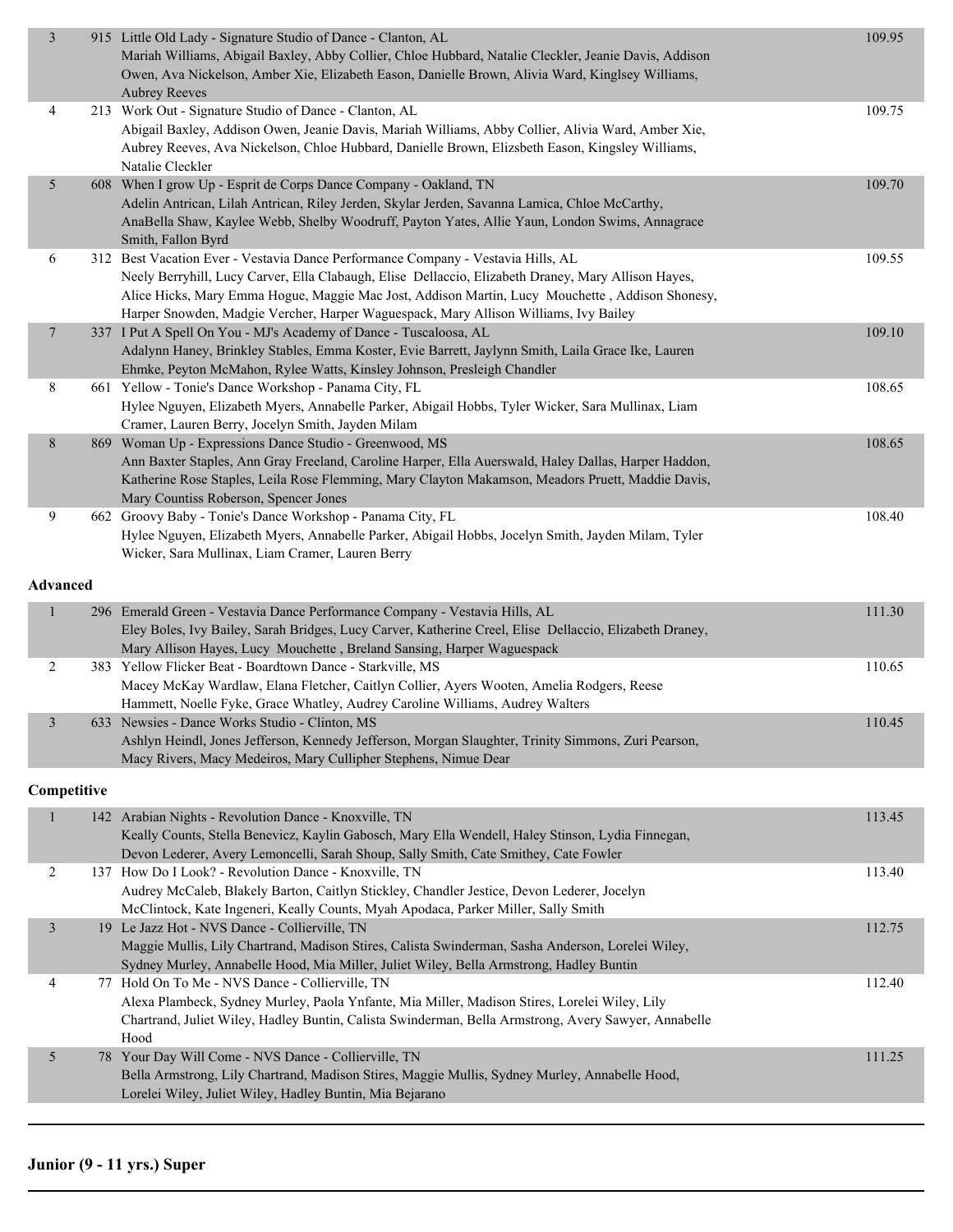#### **Performance**

| 1               | 472 Shake - The Pointe Dance Arts - Hoover, AL<br>Audrey Lazenby, Graelyn Aldrich, Leah Battle, Caroline Bevis, Evie Brown, Emily Cripps, Ella Dodd,<br>Hannah Dozier, Adeline Franks, Marley Goss, Sophia Humphries, Elizabeth Jacobs, Avery Jockisch,<br>Emily Grace Jockisch, Ella Jones, Lydia Kemp, Hadley Kirk, Allyson Kraebber, Evie Luckhardt, Sarah<br>Mims, Natalia Morales, Katrina Morris, Sarah Stinson, Locklyn Stokes, Anna Kate Urban, Garrett Grace<br>Waid, Myla Yeck, Olivia Grace Jackson, Katelyn McGurk                                         | 110.25 |
|-----------------|------------------------------------------------------------------------------------------------------------------------------------------------------------------------------------------------------------------------------------------------------------------------------------------------------------------------------------------------------------------------------------------------------------------------------------------------------------------------------------------------------------------------------------------------------------------------|--------|
| <b>Advanced</b> |                                                                                                                                                                                                                                                                                                                                                                                                                                                                                                                                                                        |        |
| $\mathbf{1}$    | 473 Hoops - The Pointe Dance Arts - Hoover, AL<br>Audrey Lazenby, Graelyn Aldrich, Leah Battle, Caroline Bevis, Evie Brown, Ella Dodd, Hannah Dozier,<br>Adeline Franks, Marley Goss, Sophia Humphries, Elizabeth Jacobs, Avery Jockisch, Emily Grace<br>Jockisch, Ella Jones, Lydia Kemp, Hadley Kirk, Evie Luckhardt, Sarah Mims, Natalia Morales, Katrina<br>Morris, Sarah Stinson, Locklyn Stokes, Anna Kate Urban, Garrett Grace Waid, Myla Yeck, Olivia Grace<br>Jackson, Reese Descher, Riya Gaggar, Ellie Robinson, Ava Lee Terry, Tenley Watts, Hartley Burch | 111.50 |
| Competitive     |                                                                                                                                                                                                                                                                                                                                                                                                                                                                                                                                                                        |        |
| $\mathbf{1}$    | 141 Swing With Me - Revolution Dance - Knoxville, TN<br>Audrey McCaleb, Devon Lederer, Chandler Jestice, Caitlyn Stickley, Blakely Barton, Keally Counts, Kate<br>Ingeneri, Jocelyn McClintock, Sarah Shoup, Sally Smith, Parker Miller, Myah Apodaca, Avery<br>Lemoncelli, Cate Smithey, Cate Fowler, Kaylin Gabosch, Haley Stinson, Stella Benevicz, Mary Ella<br>Wendell, Emmaline Wendell                                                                                                                                                                          | 113.70 |
|                 |                                                                                                                                                                                                                                                                                                                                                                                                                                                                                                                                                                        |        |

### **Junior (9 - 11 yrs.) Production**

| Performance |                                                                                                                                                                                                                                                                                                                                                                                                                                                                                                                                                                                                                                                                                                                                                                                                                 |        |  |  |
|-------------|-----------------------------------------------------------------------------------------------------------------------------------------------------------------------------------------------------------------------------------------------------------------------------------------------------------------------------------------------------------------------------------------------------------------------------------------------------------------------------------------------------------------------------------------------------------------------------------------------------------------------------------------------------------------------------------------------------------------------------------------------------------------------------------------------------------------|--------|--|--|
|             | 418 A Day in Magic Kingdom - Next Generation Dance - Muscle Shoals, AL<br>Emma Johnson, Chasity Hedden, Rileigh Claire Daniel, Rachel Allen, Madi Kennamer, Laney Tucker,<br>Kennedy Hardiman, Kaylee Riley, Kaitlyn Pesto, Claire Frederick, Cayley Littrell, Annalise Patrick,<br>Addison Simpson, Zoe Hartselle, Scarlett Cabler, Sammy Allen, McKarlie Wimberly, Mallie Rae Legg,<br>Lila Beth King, Kinley Bragwell, Karly Reed, Julianna Williams, Hardy Norris, Evangeline Rose, Ellery<br>Walden, Ashlyn Richey, Anna Collins Karr, Adelyn Wicks, Addie Goodman, Ryder Bell Grimes, Nora<br>Potts, Naomi Patrick, Mattie Wimberly, Mary Kate Looser, Madeline Claunch, Lynlee McCormack, Lucie<br>Wimberly, Kinsley Bailey, Khori Caldwell, Kaitlan Davidson, Gracie Hacker, Evie Legg, Elise Prejeant, | 108.90 |  |  |
|             | Crissy Littrell, Claudia Campbell, Ava Oakley, Addison Devaney                                                                                                                                                                                                                                                                                                                                                                                                                                                                                                                                                                                                                                                                                                                                                  |        |  |  |

## **Teen (12 - 14 yrs.) Solo**

| Performance    |  |                                                                                       |       |  |
|----------------|--|---------------------------------------------------------------------------------------|-------|--|
|                |  | 649 Save the Children - Center Stage Dance Co. - Winchester, TN<br>Summer Grace Kelly | 85.85 |  |
|                |  | 31 Hostage - NVS Dance - Collierville, TN<br>Staphina Jones                           | 85.75 |  |
| 3              |  | 550 By Any Means - Lana's Dance Centre - Adams, TN<br>Jireh Livingston                | 85.65 |  |
| 4              |  | 38 Bad - NVS Dance - Collierville, TN<br>Raniyah Abdelmuhsen                          | 85.50 |  |
| $\overline{4}$ |  | 366 landslide - Turning Pointe Dance Academy - Corinth, MS<br>Mary Morgan Gardecki    | 85.50 |  |
|                |  | 271 Hold On - Evolve Studio for the Arts - Prattville, AL                             | 85.35 |  |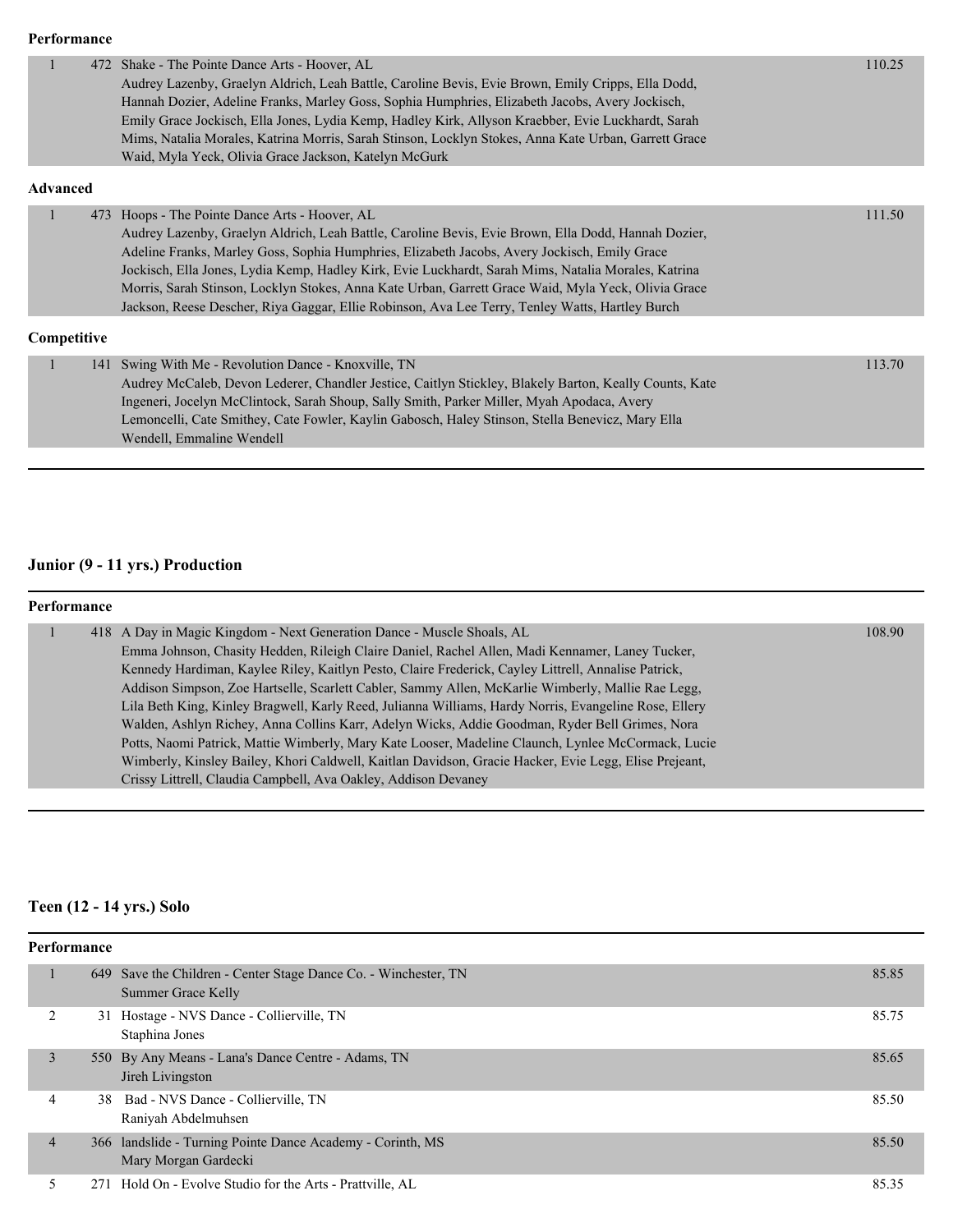|  | Chloe Goodman |
|--|---------------|
|--|---------------|

| 6              |     | 540 Ever Be - Lana's Dance Centre - Adams, TN<br>Kennedy Ogburn                                   | 85.15 |
|----------------|-----|---------------------------------------------------------------------------------------------------|-------|
| 7              |     | 37 Birds - NVS Dance - Collierville, TN<br>Claire Etters                                          | 85.05 |
| $\overline{7}$ |     | 764 White Blood - Pressure Pointe Performing Arts Academy - Childersburg, AL<br>Giovanna Guerrero | 85.05 |
| 8              |     | 454 The River - Next Generation Dance - Muscle Shoals, AL<br>Kaitlyn Pesto                        | 84.95 |
| 8              |     | 805 A Lady Loves - Esprit de Corps Dance Company - Oakland, TN<br>London Swims                    | 84.95 |
| 9              | 101 | Suddenly - Studio C - Annison, AL<br>Julia Davis                                                  | 84.90 |
| 10             |     | 512 Cheeky Devil - MorningStar Dance Academy of Atlanta - Johns Creek, GA<br>Nancy Wang           | 84.85 |
| 10             |     | 588 Medicine - Esprit de Corps Dance Company - Oakland, TN<br>Maggie Morris                       | 84.85 |

#### **Advanced**

| 1              | 259 If by Chance - Evolve Studio for the Arts - Prattville, AL<br>Ariyana Motley                  | 86.50 |
|----------------|---------------------------------------------------------------------------------------------------|-------|
| 2              | 317 Praying - Studio G Performing Arts Academy - Ocala, FL<br>Susannah Reed                       | 86.40 |
| $\mathfrak{Z}$ | 305 Better Than Today - Vestavia Dance Performance Company - Vestavia Hills, AL<br>Reese Stephens | 86.10 |
| 4              | 542 Velvet - Lana's Dance Centre - Adams, TN<br>Angelina Evans                                    | 85.75 |
| 5              | 566 Leave A Light On - North Alabama Dance Center - Huntsville, AL<br>Renae Forehand              | 85.70 |
| 6              | 28 Emergency - NVS Dance - Collierville, TN<br>Calista Swinderman                                 | 85.65 |
| 6              | 275 I Feel Good - Evolve Studio for the Arts - Prattville, AL<br>Maddie Escue                     | 85.65 |
| 6              | 664 I Found - Tonie's Dance Workshop - Panama City, FL<br>Kingsley Parnell                        | 85.65 |
| 7              | 668 Nature Boy - Tonie's Dance Workshop - Panama City, FL<br>Gianna Carroll                       | 85.60 |
| 8              | 29 Lonely - NVS Dance - Collierville, TN<br>Lorelei Wiley                                         | 85.55 |
| 8              | 374 Devoted - Boardtown Dance - Starkville, MS<br>Ayers Wooten                                    | 85.55 |
| 8              | 663 Hit the Road Jack - Tonie's Dance Workshop - Panama City, FL<br><b>Bess Blount</b>            | 85.55 |
| 9              | 852 Work - Esprit de Corps Dance Company - Oakland, TN<br>Lilian Brock                            | 85.50 |
| 10             | 33 I Found - NVS Dance - Collierville, TN<br>Isabella Cheshier                                    | 85.45 |
| 10             | 807 Fireball - Studio B Dance Company - Tallahassee, FL<br>Julia Raye Key                         | 85.45 |
| Competitive    |                                                                                                   |       |

|  | 172 Soul Shine - Revolution Dance - Knoxville, TN     | 116.75 |
|--|-------------------------------------------------------|--------|
|  | Cadance Eastman                                       |        |
|  | 41 Islands - NVS Dance - Collierville, TN             | 116.20 |
|  | Avery McMillen                                        |        |
|  | 173 Little Runaway - Revolution Dance - Knoxville, TN | 116.20 |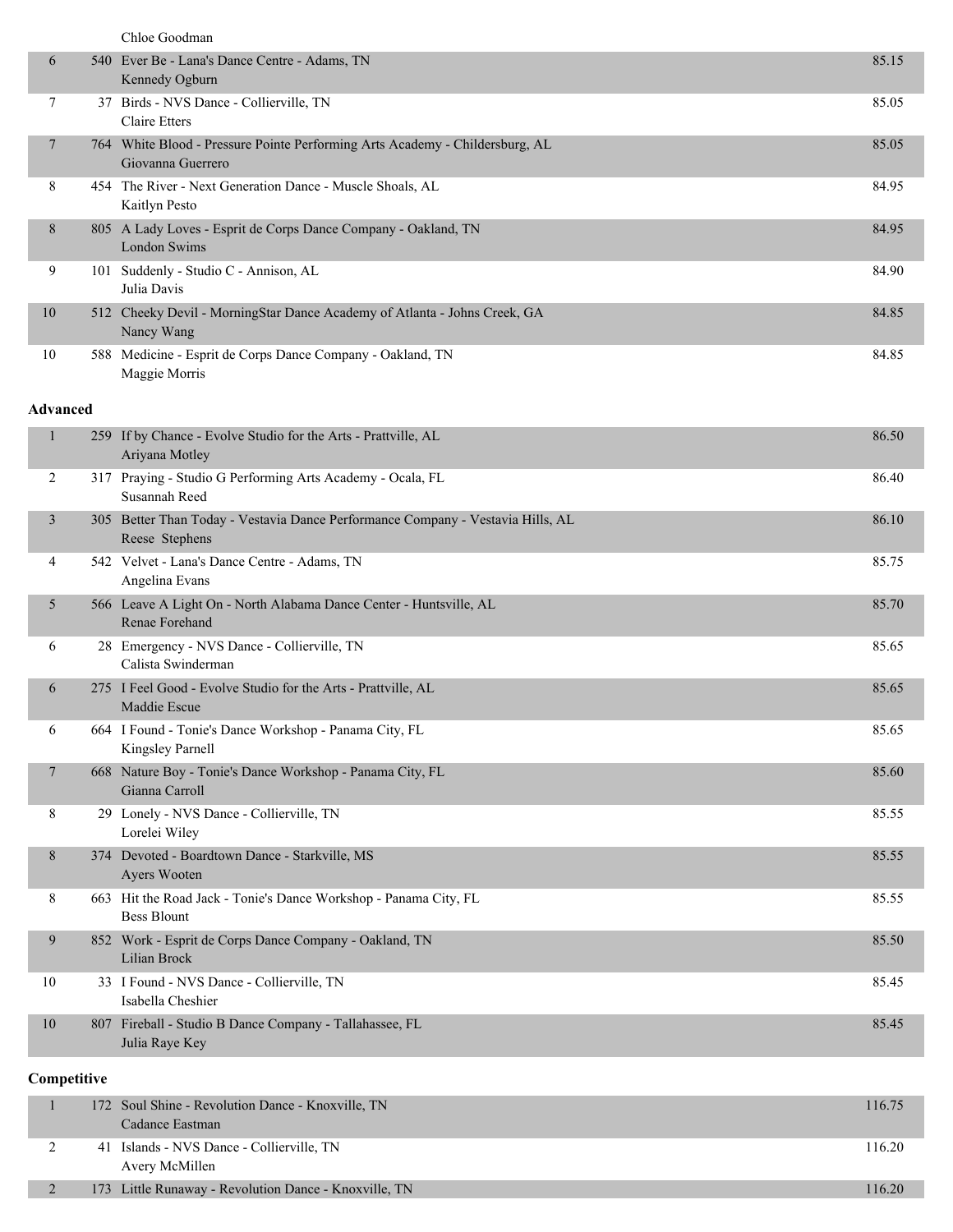|    |     | Daphne Eskew                                                                |        |
|----|-----|-----------------------------------------------------------------------------|--------|
| 3  |     | 43 Underground - NVS Dance - Collierville, TN<br>Alina Kirkendoll           | 115.85 |
| 3  | 177 | Rebel Heart - Revolution Dance - Knoxville, TN<br><b>Ellison Moutaw</b>     | 115.85 |
| 4  |     | 872 A Pale - Evolve Studio for the Arts - Prattville, AL<br>Gracie Whisnand | 115.50 |
| 5  |     | 176 Let it Be - Revolution Dance - Knoxville, TN<br>Avery Lemoncelli        | 115.45 |
| 6  | 171 | Godspeed - Revolution Dance - Knoxville, TN<br>Stella Benevicz              | 115.40 |
| 7  | 175 | Proud Mary - Revolution Dance - Knoxville, TN<br>Kaylin Gabosch             | 114.95 |
| 8  |     | 179 I Dare You - Revolution Dance - Knoxville, TN<br>Mary Aspin Scott       | 114.90 |
| 9  |     | 180 Fragile Heart - Revolution Dance - Knoxville, TN<br>Cate Smithey        | 114.85 |
| 10 | 178 | Worthy - Revolution Dance - Knoxville, TN<br><b>Drew Patterson</b>          | 114.75 |

# **Teen (12 - 14 yrs.) Duet/Trio**

| Performance     |     |                                                                                                                         |        |
|-----------------|-----|-------------------------------------------------------------------------------------------------------------------------|--------|
| 1               |     | 760 Lost - Pressure Pointe Performing Arts Academy - Childersburg, AL<br>Khloee Mathis, Katie Bryant, Giovanna Guerrero | 85.05  |
| 2               |     | 458 More of you, less of me - Next Generation Dance - Muscle Shoals, AL<br>Kaylee Riley, Kaitlyn Pesto                  | 84.80  |
| 3               |     | 761 I Found - Pressure Pointe Performing Arts Academy - Childersburg, AL<br>Jaelyn Robinson, Khloee Mathis              | 84.55  |
| 4               |     | 498 Bellhop Boogie - Cathy's School of Dance - Covington, TN<br>Maggie Grace Leland, Ashlyn McCommon                    | 84.45  |
| 5               |     | 840 You, Me and the Beat - MJ's Academy of Dance - Tuscaloosa, AL<br>Lisa Nichole Boreson, Kensley Walker               | 84.35  |
| 6               |     | 839 Digga Tunnah - MJ's Academy of Dance - Tuscaloosa, AL<br>Scarlett Hill, Ashlyn Stevenson                            | 84.30  |
| $\tau$          |     | 833 A Little Party - MJ's Academy of Dance - Tuscaloosa, AL<br>Kensley Walker, Briona McMahon                           | 84.15  |
| 7               |     | 841 What is This Feeling? - MJ's Academy of Dance - Tuscaloosa, AL<br>Scarlett Hill, Bella Hill                         | 84.15  |
| 8               |     | 461 Deadman Walking - Next Generation Dance - Muscle Shoals, AL<br>Emma Johnson, Chasity Hedden                         | 84.05  |
| 9               |     | 460 Truth be told - Next Generation Dance - Muscle Shoals, AL<br>Annalise Patrick, Laney Tucker                         | 84.00  |
| 10              | 837 | Thnks fr th Mmrs - MJ's Academy of Dance - Tuscaloosa, AL<br>Mya DuBose, Abby Thompson                                  | 83.95  |
| <b>Advanced</b> |     |                                                                                                                         |        |
|                 |     | 260 Enough - Evolve Studio for the Arts - Prattville, AL<br>Arivana Motley, Otilia Dison, Emalyn Lawrence               | 115.00 |

|  | Ariyana Motley, Otilia Dison, Emalyn Lawrence                                                             |        |
|--|-----------------------------------------------------------------------------------------------------------|--------|
|  | 129 Thethered - NVS Dance - Collierville, TN<br>Staphina Jones, Ella Bauch, Avery Beth Freeze             | 114.50 |
|  | 614 Candy Store - Esprit de Corps Dance Company - Oakland, TN<br>Lilian Brock, London Swims, Haylie Gooch | 114.05 |
|  | 600 Medusa - Esprit de Corps Dance Company - Oakland, TN                                                  | 113.95 |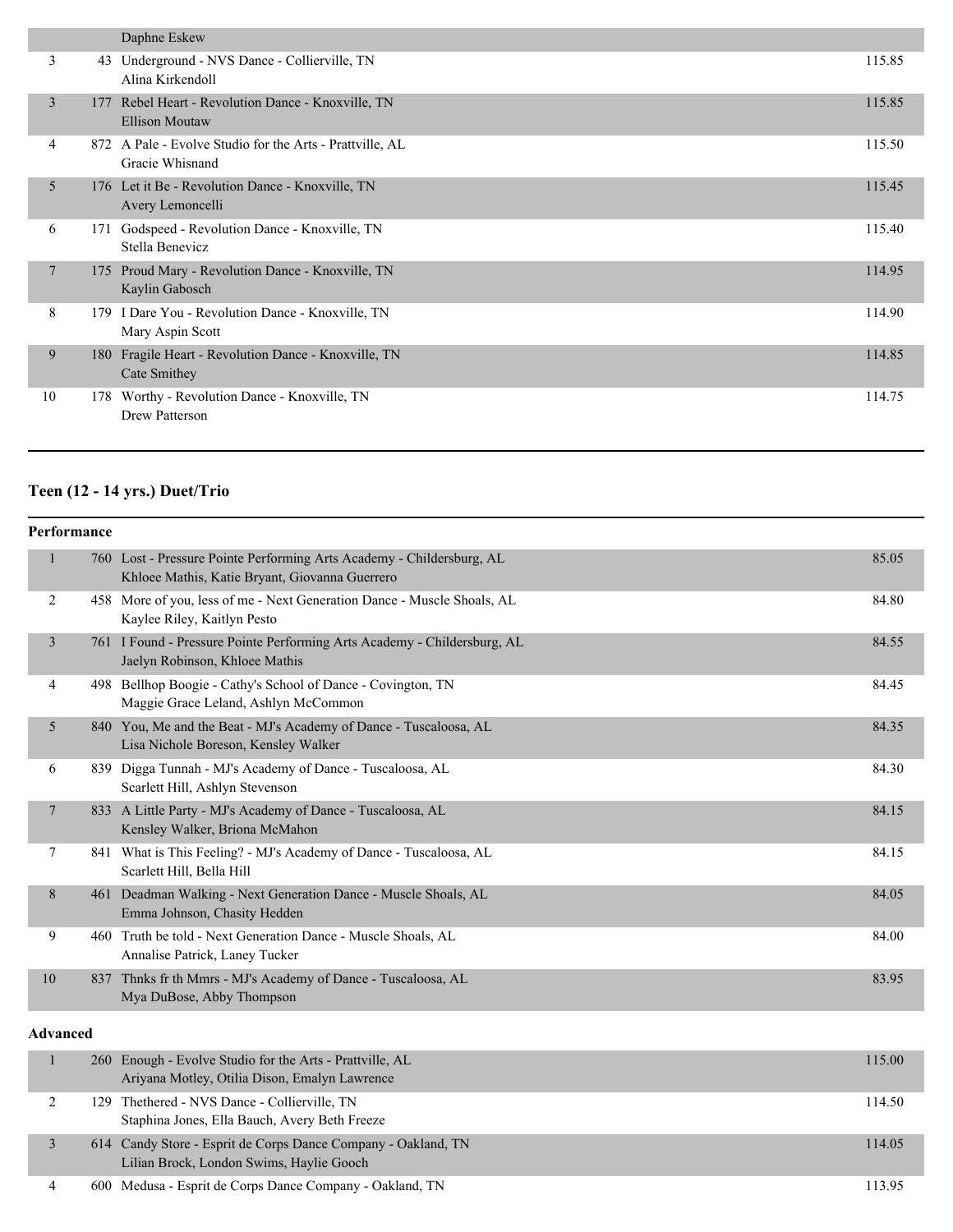Billy Williams, Lilian Brock, Haylie Gooch

|    | Billy Williams, Email Brock, Havite Gooch                                                                |        |
|----|----------------------------------------------------------------------------------------------------------|--------|
| 5  | 372 Hero - Boardtown Dance - Starkville, MS<br>Macey McKay Wardlaw, Ayers Wooten                         | 113.70 |
| 6  | 284 When She's Gone - Evolve Studio for the Arts - Prattville, AL<br>Abbigayle Armstrong, Alondra Thomas | 113.50 |
| 7  | 578 Islands - Esprit de Corps Dance Company - Oakland, TN<br>Lillian Brock, London Swims                 | 113.45 |
| 7  | 672 End of the Line - Tonie's Dance Workshop - Panama City, FL<br>Samantha Eadie, Bess Blount            | 113.45 |
| 8  | 67 Black Cat - NVS Dance - Collierville, TN<br>Alexa Plambeck, Calista Swinderman, Lorelei Wiley         | 113.00 |
| 9  | 613 Turning Page - Esprit de Corps Dance Company - Oakland, TN<br>Haylie Gooch, Maggie Morris            | 112.40 |
| 10 | 671 1, 2 Step - Tonie's Dance Workshop - Panama City, FL<br>Tyler Wicker, Gianna Carroll                 | 112.35 |

#### **Competitive**

|                | 155 I Don't Speak French - Revolution Dance - Knoxville, TN<br>Avery Lemoncelli, Kaylin Gabosch, Stella Benevicz | 87.80 |
|----------------|------------------------------------------------------------------------------------------------------------------|-------|
| 2              | 156 Up to the Mountain - Revolution Dance - Knoxville, TN<br>Drew Patterson, Lydia Finnegan, Mary Aspin Scott    | 87.50 |
| 3              | Bad Dreams - Revolution Dance - Knoxville, TN<br>157<br>Cadance Eastman, Ellison Moutaw, Mallory Simpson         | 87.45 |
| 4              | I Ran - NVS Dance - Collierville, TN<br>68<br>Samantha Hoskins, Isabella Cheshier, Gabriella Cheshier            | 87.25 |
| 5              | 69 Never Let Me Go - NVS Dance - Collierville, TN<br>Anna Cheshier, Brianna Armstrong                            | 87.20 |
| 6              | 871 Okay to Cry - Evolve Studio for the Arts - Prattville, AL<br>Payton Harris, Gracie Whisnand                  | 87.05 |
| $\overline{7}$ | 516 Gone - Ignite Performing Arts Studio - Hampton Cove, AL<br>Mia Kessinger, Lauren Hester                      | 86.20 |
| 8              | Carry You - Ignite Performing Arts Studio - Hampton Cove, AL<br>513<br>Mia Kessinger, Shelby Brown               | 85.60 |

# **Teen (12 - 14 yrs.) Small**

| Performance |                                                                                                                                                                                                                                     |        |
|-------------|-------------------------------------------------------------------------------------------------------------------------------------------------------------------------------------------------------------------------------------|--------|
| 1           | 648 Corporate America - Center Stage Dance Co. - Winchester, TN<br>Olivia Bennett, Savana Pendergraff, Juliann Swann, Jessie Schnarr, Nora Daugherty, Natalie Daugherty,<br>Morgan Burns, Summer Grace Kelly, Skylar Pendergraff    | 114.75 |
| 2           | 772 A Different Beat - Pressure Pointe Performing Arts Academy - Childersburg, AL<br>Jaelyn Robinson, Khloee Mathis, Katie Bryant, Emmi Chandler, Caroline Smith                                                                    | 112.70 |
| 3           | 767 PRIMITIVE - Pressure Pointe Performing Arts Academy - Childersburg, AL<br>Jaelyn Robinson, Khloee Mathis, Hayley Kelley, Giovanna Guerrero, Caroline Smith, Madison Garrett,<br>Jaiden Burton, Alyssa Thornton, Adelyn Robinson | 112.60 |
| 4           | 430 Look what you've done - Next Generation Dance - Muscle Shoals, AL<br>Haley Cabler, Kaitlyn Pesto, Kaylee Riley, Claire Frederick, Madi Kennamer, Chasity Hedden, Emma<br>Johnson                                                | 112.55 |
| 5           | 330 Baby Did a Bad Bad Thing - MJ's Academy of Dance - Tuscaloosa, AL<br>Lisa Nichole Boreson, Ashlyn Stevenson, Kensley Walker, Loralei Bright, Scarlett Hill, Briona McMahon                                                      | 112.50 |
| 6           | 779 Higher Love - Teridona School of Dance - Bessemer, AL<br>Hayleigh Bolton, Selah Bradley, Sarah Hadaway, Alanna White, Hannah Hogue, Layia Moody, M'Khayla<br>Bradley, Santana Spence                                            | 112.45 |
| 7           | 429 Get Up - Next Generation Dance - Muscle Shoals, AL<br>Haley Cabler, Emma Johnson, Chasity Hedden, Madi Kennamer, Kaylee Riley, Kaitlyn Pesto, Claire<br>Frederick                                                               | 112.10 |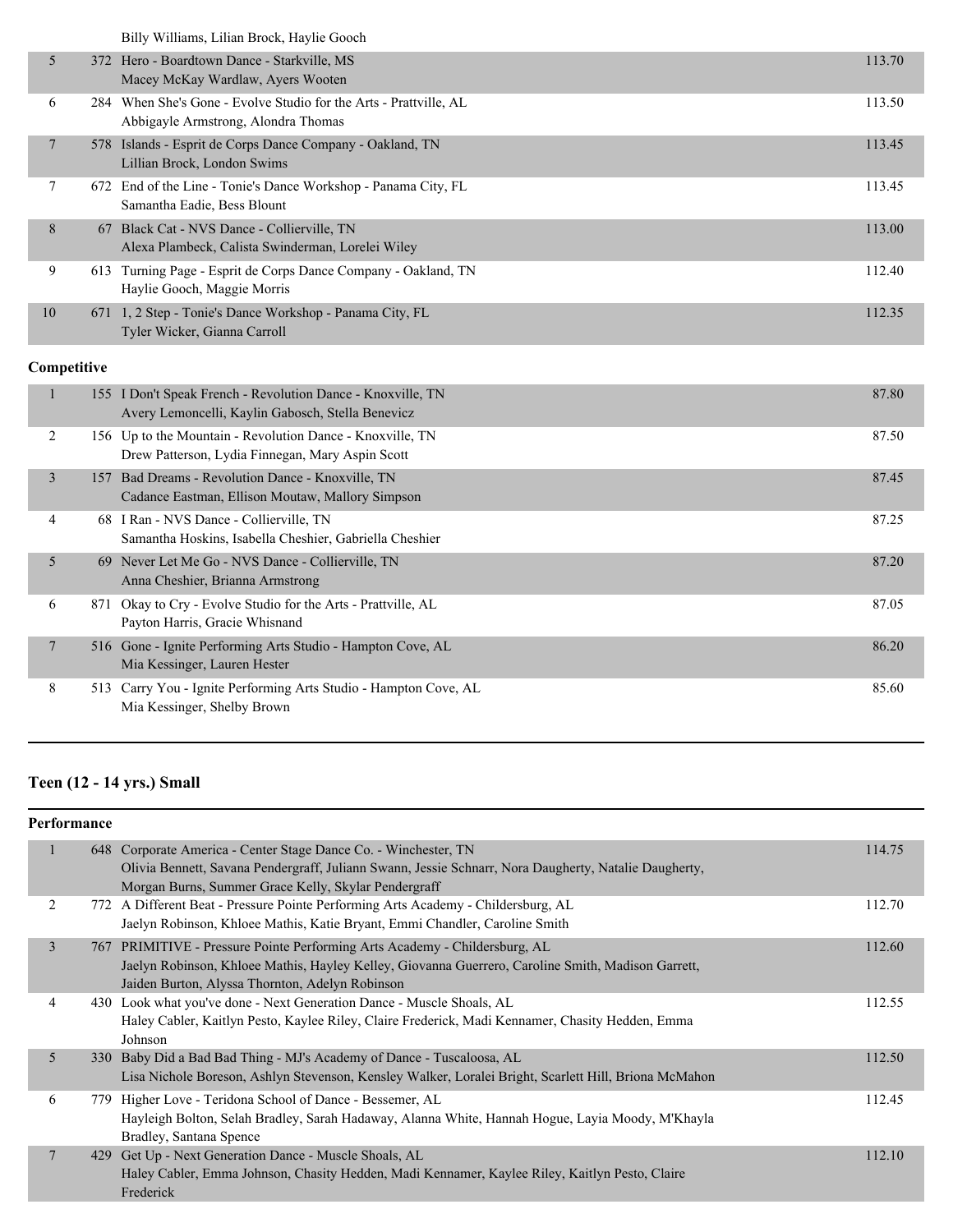| 8               | 431 Try - Next Generation Dance - Muscle Shoals, AL<br>Haley Cabler, Emma Johnson, Chasity Hedden, Kaylee Riley, Kaitlyn Pesto                                                                                              | 112.05 |
|-----------------|-----------------------------------------------------------------------------------------------------------------------------------------------------------------------------------------------------------------------------|--------|
| 9               | 329 Way Back Home - MJ's Academy of Dance - Tuscaloosa, AL<br>Lisa Nichole Boreson, Loralei Bright, Kensley Walker, Brinkley Stables, Annalise McLendon, Lauren<br>Jones, Aubree Evans                                      | 111.95 |
| 10              | 323 Pop Stars - MJ's Academy of Dance - Tuscaloosa, AL<br>Lisa Nichole Boreson, Ashlyn Stevenson, Briona McMahon, Scarlett Hill, Teralyn Temms, Kensley<br>Walker                                                           | 111.90 |
| $10\,$          | 866 America's Sweetheart - Expressions Dance Studio - Greenwood, MS<br>Alaina Wier, Ann Carol Gnemi, Rhodes Strawbrige, Sara Crawford Logan                                                                                 | 111.90 |
| <b>Advanced</b> |                                                                                                                                                                                                                             |        |
| $\mathbf{1}$    | 359 You Still Love Me - Studio G Performing Arts Academy - Ocala, FL<br>Jema Giannetto, Susannah Reed, Madison Dixon, Peyton Shaffer                                                                                        | 115.85 |
| $\overline{c}$  | 223 How Long - Signature Studio of Dance - Clanton, AL<br>Kingsley Williams, Aubrey Reeves, Emma Claire McGrady, Harper Kelley, Isabella Kirkland, Sarah Belle<br>Ladner, Charlee Kirkland, Clarissa Mullins, Morgan Cullum | 114.45 |
| $\mathfrak{Z}$  | 215 Somebody to Hold - Signature Studio of Dance - Clanton, AL<br>Isabella Kirkland, Alanna Cleckler, Morgan Cullum, Sarah Belle Ladner                                                                                     | 113.45 |
| 4               | 632 Wicked - Dance Works Studio - Clinton, MS<br>Emma Grace Markham, Ramsey Sullender, Molly Edwards, Hayden Rogers, Haddie Heindl, Greta<br>Nalker, Elanor Bishop                                                          | 113.35 |
| 5               | 819 Expensive - Boardtown Dance - Starkville, MS<br>Leah Shaw, Anna Davis, Evie Daniels, Macey McKay Wardlaw, Ayers Wooten, Kayleigh Edelblute,<br>Rebecca Jolly                                                            | 113.25 |
| 6               | 555 '06'07 - Lana's Dance Centre - Adams, TN<br>Aria Washington, Karianis Diaz, Kennedy Ogburn, Briana Howard, Chesny Wood, Jireh Livingston,<br>Mary Huss                                                                  | 113.10 |
| $\tau$          | 818 Jenny of Oldstones - Esprit de Corps Dance Company - Oakland, TN<br>Skylar Bryant, Billy Williams, London Swims, Lilian Brock, Haylie Gooch                                                                             | 113.05 |
| 8               | 405 Whip Into Shape - Courtney's Dance Artistry - Cullman, AL<br>Bella Walker, AnnaLee McRae, River Ayers, Delanie Stracener, Isabel Horton, Brianna Carroll,<br>McKenna Pesola                                             | 112.65 |
| 8               | 557 I Can't Breathe - Lana's Dance Centre - Adams, TN<br>Angelina Evans, Karianis Diaz, Briana Howard, Kennedy Ogburn                                                                                                       | 112.65 |
| 9               | 558 Like a River - Lana's Dance Centre - Adams, TN<br>Karianis Diaz, Kennedy Ogburn, Angelina Evans, Mary Huss                                                                                                              | 112.55 |
| 10              | 631 Found Tonight - Dance Works Studio - Clinton, MS<br>Ramsey Sullender, Molly Edwards, Hayden Rogers, Haddie Heindl, Greta Nalker, Elanor Bishop                                                                          | 112.50 |
| Competitive     |                                                                                                                                                                                                                             |        |
| $\mathbf{1}$    | 145 Go Girl - Revolution Dance - Knoxville, TN<br>Maclain Brown, Kellsie Cooke, Anna Denton, Mary Kate Edwards, Daphne Eskew, Ellison Moutaw,<br>Drew Patterson, Mary Aspin Scott, Cassidy Stickley                         | 116.95 |
| 2               | 144 False Confidence - Revolution Dance - Knoxville, TN<br>Mary Ella Wendell, Cade Barton, Avery Lemoncelli, Kaylin Gabosch, Lydia Finnegan, Kelsi Wright,<br>Stella Benevicz, Cate Smithey, Mary Aspin Scott               | 116.50 |
| $\mathfrak{Z}$  | 147 Anywhere Away From Here - Revolution Dance - Knoxville, TN<br>Anna Denton, Addie Griffin, Daphne Eskew, Carson Kraemer, Cadance Eastman, Maclain Brown, Kenzie<br>Bankes, Kelsi Wright, Ellison Moutaw                  | 116.05 |
| 4               | 82 After Hours - NVS Dance - Collierville, TN<br>Avery McMillen, Gracie Long, Gabriella Cheshier, Isabella Cheshier, Samantha Hoskins, Anna Claire<br>Weske, Maggie Munier, Alina Kirkendoll, Anna Kate Henson              | 115.85 |
| 5               | 146 Wide Open Spaces - Revolution Dance - Knoxville, TN<br>Daphne Eskew, Stella Benevicz, Kaylin Gabosch, Mary Aspin Scott, Lydia Finnegan, Avery Lemoncelli,<br>Cate Smithey, Ellison Moutaw, Cate Fowler                  | 115.60 |
| 6               | 80 Pitch Perfect - NVS Dance - Collierville, TN<br>Lily Chartrand, Avery Beth Freeze, Sasha Anderson, Gabriella Cheshier, Isabella Cheshier, Samantha<br>Hoskins, Mia Bejarano                                              | 114.65 |
| 7               | 891 Leave a Light On - Studio C - Annison, AL<br>Autumn Walsh, Daelynn Caldwell, Olivia Nix, Abby Morgan, Grace Chapman                                                                                                     | 114.10 |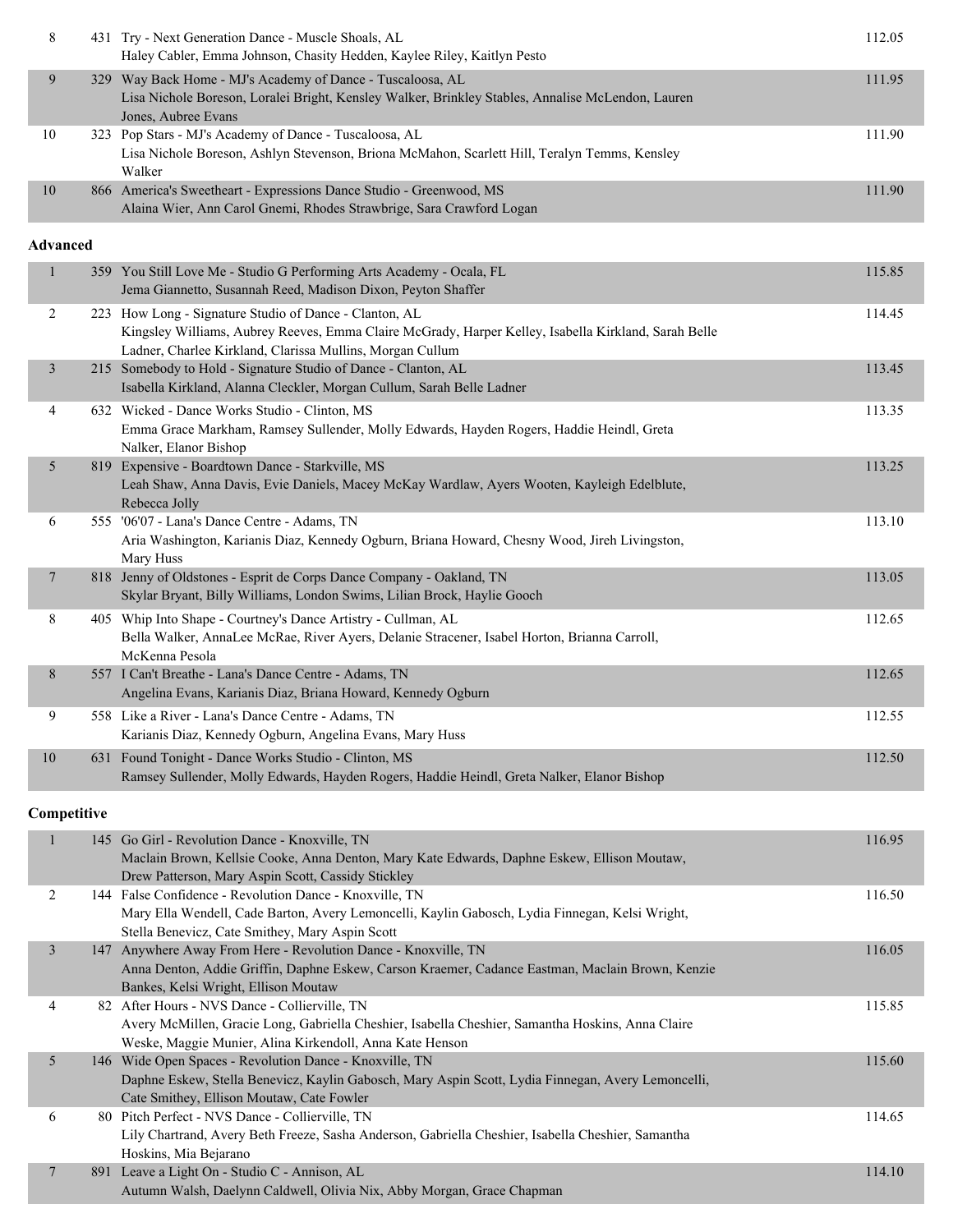|                                                                                                    | 113.80                                                                                                                                                                                                           |
|----------------------------------------------------------------------------------------------------|------------------------------------------------------------------------------------------------------------------------------------------------------------------------------------------------------------------|
| Alexa Plambeck, Calista Swinderman, Ella Bauch, Claire Etters, Lorelei Wiley, Chloe Wood, Staphina |                                                                                                                                                                                                                  |
| Jones, Avery Beth Freeze                                                                           |                                                                                                                                                                                                                  |
|                                                                                                    | 113.75                                                                                                                                                                                                           |
| Helena Wallace, Jayla Hicks, Jaydah Fuller, Samantha Bailey                                        |                                                                                                                                                                                                                  |
|                                                                                                    | 113.45                                                                                                                                                                                                           |
| Helena Wallace, Gabby Andrews, Jayla Hicks, Samantha Bailey, Luella Lambiotte                      |                                                                                                                                                                                                                  |
|                                                                                                    | 81 Let Me Think About It - NVS Dance - Collierville, TN<br>693 Thank you for being a friend - Debra Franco Prep Sch of Dance - Vicksburg, MS<br>691 Music in me - Debra Franco Prep Sch of Dance - Vicksburg, MS |

## **Teen (12 - 14 yrs.) Large**

| Performance    |                                                                                                                                                   |        |
|----------------|---------------------------------------------------------------------------------------------------------------------------------------------------|--------|
| $\mathbf{1}$   | 765 MOTIVES - Pressure Pointe Performing Arts Academy - Childersburg, AL                                                                          | 113.35 |
|                | Jaelyn Robinson, Khloee Mathis, Katie Bryant, Hayley Kelley, Giovanna Guerrero, Caroline Smith,                                                   |        |
|                | Madison Garrett, Jaiden Burton, Alyssa Thornton, Adelyn Robinson, Reina Roberson                                                                  |        |
| 2              | 647 Low - Center Stage Dance Co. - Winchester, TN                                                                                                 | 112.40 |
|                | Hannah Tipps, Shalom Francis, Eli Geer, Marley Kimbro, Morgan Burns, Olivia Blair, Acelyn Bloom,                                                  |        |
|                | Harper Johnston, Summer Grace Kelly, Addie Jane Jackson, Hallie Kate Neal, Harper Hill                                                            |        |
| $\mathfrak{Z}$ | 766 We Fly High - Pressure Pointe Performing Arts Academy - Childersburg, AL                                                                      | 112.15 |
|                | Jaelyn Robinson, Khloee Mathis, Katie Bryant, Hayley Kelley, Giovanna Guerrero, Caroline Smith,                                                   |        |
|                | Madison Garrett, DaiVany Borden, Alyssa Thornton, Adelyn Robinson, Dai'lana Borden                                                                |        |
| $\overline{4}$ | 474 Copacabana - Turning Pointe Dance Academy - Corinth, MS                                                                                       | 111.90 |
|                | Mae Monahan, Addyson Bennet, Raina Burse, Lana Mason, Christopher Brown, Maddie Ramer, Samuel                                                     |        |
|                | Grey, Sheridan Marlar, Mary Morgan Gardecki, Lilly Grace Vandiver, Sydney Smith, Bryson Lindsey                                                   |        |
| 5              | 865 Single Ladies - Expressions Dance Studio - Greenwood, MS                                                                                      | 111.45 |
|                | Abbie Stagner, Alaina Wier, Ann Carol Gnemi, Ansley Hammons, Elliott Pantin, Emma Kate Ainsworth,                                                 |        |
|                | Mary Evelyn Pittman, Rhodes Strawbrige, Sara Crawford Logan, Story Jacobson, Josie Harris, Nora                                                   |        |
|                | Walker                                                                                                                                            |        |
| 6              | 864 Who Dat Girl - Expressions Dance Studio - Greenwood, MS                                                                                       | 111.35 |
|                | Abbie Stagner, Alaina Wier, Ann Carol Gnemi, Ansley Hammons, Elliott Pantin, Emma Kate Ainsworth,                                                 |        |
|                | Mary Evelyn Pittman, Rhodes Strawbrige, Sara Crawford Logan, Story Jacobson, Josie Harris, Nora                                                   |        |
|                | Walker                                                                                                                                            |        |
| Advanced       |                                                                                                                                                   |        |
|                |                                                                                                                                                   |        |
| $\mathbf{1}$   | 804 Moments Passed - Esprit de Corps Dance Company - Oakland, TN                                                                                  | 113.55 |
|                | Calista Byrd, Skylar Bryant, Riley Jerden, Maggie Morris, Jordan Wiggins, Kaylee Webb, Billy Williams,                                            |        |
|                | Haylie Gooch, Lilian Brock, London Swims                                                                                                          |        |
| $\overline{c}$ | 302 Trust - Vestavia Dance Performance Company - Vestavia Hills, AL                                                                               | 113.20 |
|                | Caroline Covington, Claire Creel, Caroline Draney, Maggie Hayes, Tana Hengst, Katie Long, Emily                                                   |        |
|                | Meeks, Morgan Stephens, Bailey Waguespack, Luca White, Callen Willis                                                                              |        |
| $\overline{2}$ | 386 Throwback Mix - Boardtown Dance - Starkville, MS                                                                                              | 113.20 |
|                | Rebecca Jolly, Mary Martin Fair, Leah Shaw, Kayleigh Edelblute, Evie Daniels, Clancy Cappleman, Anna                                              |        |
|                | Davis, Maggie Martin, Kate Rush, Elana Fletcher, Caitlyn Collier, Ayers Wooten, Amelia Rodgers                                                    |        |
| 3              | 385 Animal - Boardtown Dance - Starkville, MS                                                                                                     | 113.15 |
|                | Rebecca Jolly, Leah Shaw, Kayleigh Edelblute, Evie Daniels, Clancy Cappleman, Anna Davis, Macey                                                   |        |
|                | McKay Wardlaw, Elana Fletcher, Caitlyn Collier, Ayers Wooten, Amelia Rodgers                                                                      |        |
| $\overline{4}$ | 554 Positoovity - Lana's Dance Centre - Adams, TN                                                                                                 | 113.10 |
|                | Aria Washington, Karianis Diaz, Kennedy Ogburn, Makenna Henry, Zaniya Williams, Angelina Evans,                                                   |        |
|                | Briana Howard, Chesny Wood, Jireh Livingston, Mary Huss<br>299 Caution - Vestavia Dance Performance Company - Vestavia Hills, AL                  |        |
| 5              |                                                                                                                                                   | 113.00 |
|                | Callen Willis, Caroline Draney, Emilyn Dewaard, Katie Long, Bailey Waguespack, Caroline Covington,                                                |        |
| $\sqrt{6}$     | Claire Creel, Ellison Sizemore, Emily Meeks, Maggie Hayes, Morgan Stephens, Tana Hengst<br>659 Traitor - Tonie's Dance Workshop - Panama City, FL | 112.85 |
|                | Gianna Carroll, Emma Gleason, Bess Blount, Ashley Shores, Allie Campbell, Kingsley Parnell, Skylar                                                |        |
|                | Sharby, Samantha Eadie, Grace Ennis, Christopher Eadie, Caroline Hutchison                                                                        |        |
| $\tau$         | 636 Missy - Dance Works Studio - Clinton, MS                                                                                                      | 112.60 |
|                | Ramsey Sullender, Molly Edwards, Mary Cullipher Stephens, Macy Rivers, Hayden Rogers, Haddie                                                      |        |
|                | Heindl, Greta Nalker, Elanor Bishop, Ashlyn Heindl, Kennedy Jefferson, Trinity Simmons                                                            |        |
| 8              | 660 Control - Tonie's Dance Workshop - Panama City, FL                                                                                            | 112.45 |
|                | Skylar Sharby, Samantha Eadie, Grace Ennis, Christopher Eadie, Caroline Hutchison, Kingsley Parnell,                                              |        |
|                | Gianna Carroll, Emma Gleason, Bess Blount, Ashley Shores, Allie Campbell                                                                          |        |
|                |                                                                                                                                                   |        |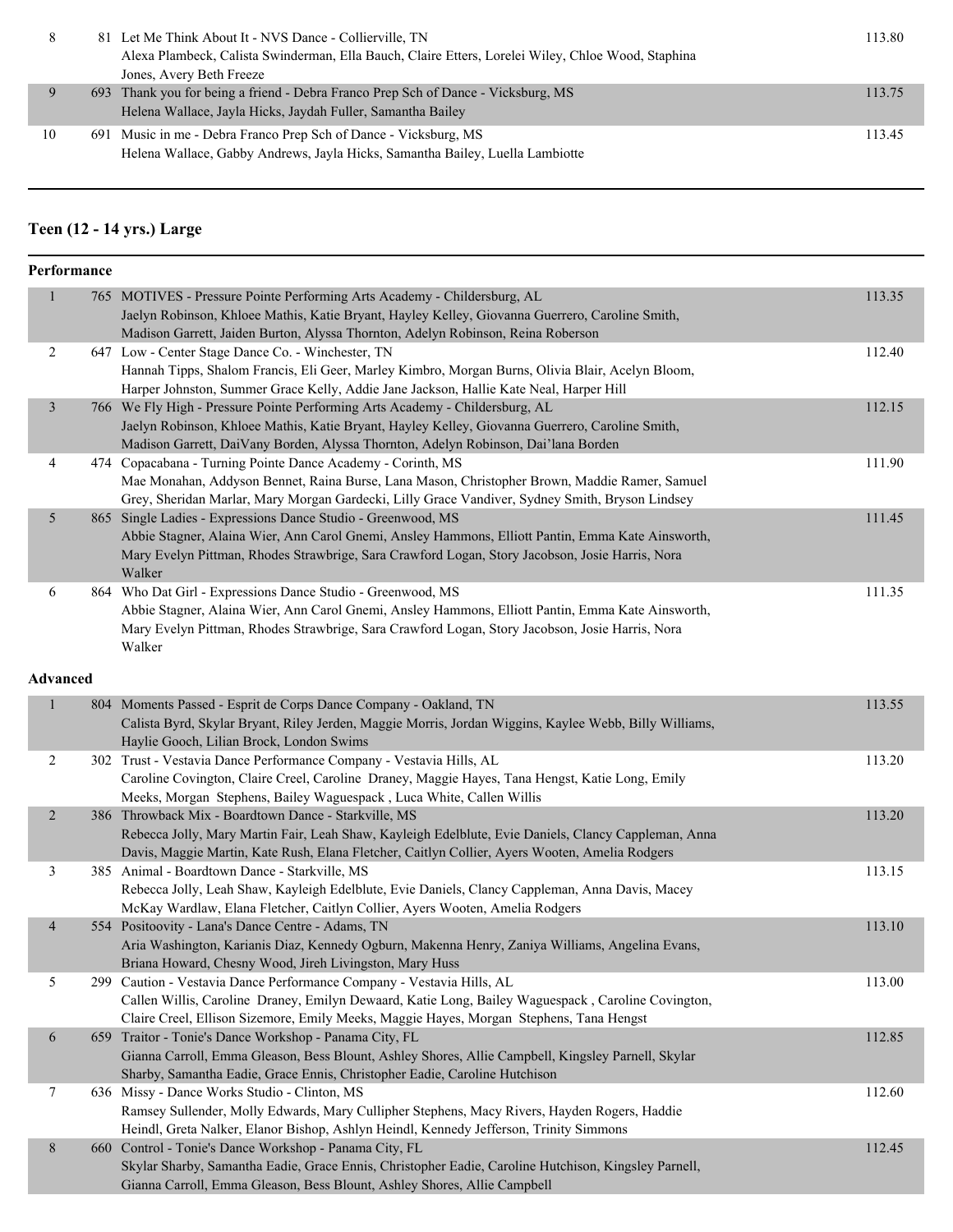| 9              |             | 629 Fosse - Dance Works Studio - Clinton, MS<br>Emma Grace Markham, Ramsey Sullender, Nimue Dear, Molly Edwards, Mary Cullipher Stephens, Macy<br>Medeiros, Hayden Rogers, Haddie Heindl, Greta Nalker, Elanor Bishop, Trinity Simmons, Morgan                                                                                                                                                      | 112.20 |
|----------------|-------------|-----------------------------------------------------------------------------------------------------------------------------------------------------------------------------------------------------------------------------------------------------------------------------------------------------------------------------------------------------------------------------------------------------|--------|
| 10             |             | Slaughter, Zuri Pearson, Kennedy Jefferson, Jones Jefferson, Ashlyn Heindl<br>637 We Playin Hard - Dance Works Studio - Clinton, MS                                                                                                                                                                                                                                                                 | 112.05 |
|                |             | Ramsey Sullender, Molly Edwards, Mary Cullipher Stephens, Macy Medeiros, Macy Rivers, Hayden<br>Rogers, Haddie Heindl, Greta Nalker, Elanor Bishop, Zuri Pearson, Trinity Simmons, Morgan Slaughter,<br>Kennedy Jefferson, Ashlyn Heindl                                                                                                                                                            |        |
|                | Competitive |                                                                                                                                                                                                                                                                                                                                                                                                     |        |
| 1              |             | 84 Turn To Stone - NVS Dance - Collierville, TN<br>Anna Kate Henson, Sydney Bragg, Violet Wiley, Morgan Weldy, Maggie Munier, Lindsey Teague,<br>Bridget Kennedy, Anna Claire Weske, Anna Cheshier, Samantha Hoskins, Isabella Cheshier, Gabriella<br>Cheshier, Chloe Wood, Avery Beth Freeze, Alina Kirkendoll, Brianna Armstrong, Avery McMillen                                                  | 116.85 |
| 2              |             | 130 Tears Of An Angel - NVS Dance - Collierville, TN<br>Brianna Armstrong, Mackenzie Griffin, Taylor Ezekiel, Avery Beth Freeze, Violet Wiley, Anna Kate<br>Henson, Maggie Munier, Chloe Wood, Loganne Murdock, Raniyah Abdelmuhsen, Gabriella Cheshier,<br>Isabella Cheshier, Anna Cheshier, Samantha Hoskins, Morgan Weldy, Sydney Bragg, Staphina Jones,<br>Rebecca Schweitzer, Alina Kirkendoll | 116.00 |
| $\mathfrak{Z}$ |             | 143 Pieces - Revolution Dance - Knoxville, TN<br>Maclain Brown, Anna Denton, Natalie Mahoney, Drew Patterson, Kelsi Wright, Mary Aspin Scott,<br>Daphne Eskew, Makayla Dwyer, Cassidy Stickley, Ellison Moutaw, Lydia Finnegan                                                                                                                                                                      | 115.80 |
| $\overline{4}$ |             | 83 Ramma Lamma - NVS Dance - Collierville, TN<br>Violet Wiley, Gabriella Cheshier, Isabella Cheshier, Samantha Hoskins, Loganne Murdock, Brianna<br>Armstrong, Mackenzie Griffin, Morgan Weldy, Maggie Munier, Chloe Wood, Raniyah Abdelmuhsen,<br>Alina Kirkendoll, Lindsey Teague, Rebecca Schweitzer                                                                                             | 115.00 |
| 5              |             | 85 Distortion - NVS Dance - Collierville, TN<br>Alexa Plambeck, Sydney Murley, Lily Chartrand, Madison Stires, Calista Swinderman, Ella Bauch,<br>Lorelei Wiley, Chloe Wood, Avery Beth Freeze, Raniyah Abdelmuhsen                                                                                                                                                                                 | 114.40 |
| 6              |             | 703 Degas Nocturne No2 - Debra Franco Prep Sch of Dance - Vicksburg, MS<br>Helena Wallace, Gabby Andrews, Jayla Hicks, Jaydah Fuller, Samantha Bailey, Luella Lambiotte,<br>Kynnedi Rainey, Charlotte Amborn, Cambria Fuller, Tiana Burks, Tegan Batey                                                                                                                                              | 113.75 |

## **Teen (12 - 14 yrs.) Super**

| Performance     |                                                                                                                                                                                                                                                                                                                                                                                                                                                                                                          |        |
|-----------------|----------------------------------------------------------------------------------------------------------------------------------------------------------------------------------------------------------------------------------------------------------------------------------------------------------------------------------------------------------------------------------------------------------------------------------------------------------------------------------------------------------|--------|
| 645             | Shake - Center Stage Dance Co. - Winchester, TN<br>Summer Grace Kelly, Hallie Tipps, Hannah Tipps, Olivia Bennett, Savana Pendergraff, Juliann Swann,<br>Kenslie Watts, Jessie Schnarr, Addie Jane Jackson, Samantha Goodwin, Hallie Kate Neal, Nora<br>Daugherty, Skylar Pendergraff, Natalie Daugherty, Eli Geer, Marley Kimbro, Morgan Burns, Olivia Blair,<br>Acelyn Bloom, Harper Johnston, Anna Swafford, Raegan Roberts, Harper Hill                                                              | 113.95 |
| <b>Advanced</b> |                                                                                                                                                                                                                                                                                                                                                                                                                                                                                                          |        |
| 221             | Christmas Town - Signature Studio of Dance - Clanton, AL<br>Abigail Kirkland, Hendon Kate McGrady, Lacy Brown, Neely Nickelson, Olivia Owen, Amber Xie,<br>Alivia Ward, Aubrey Reeves, Danielle Brown, Elizsbeth Eason, Kingsley Williams, Alanna Cleckler,<br>Emma Claire McGrady, Harper Kelley, Isabella Kirkland, Sarah Belle Ladner, Charlee Kirkland, Clarissa<br>Mullins, Morgan Cullum, Sophie Porter                                                                                            | 114.05 |
| 2<br>128        | Hard Knock Life - Premier Dance and Twirl Academy - Helena, AL<br>Pyper Dennis, Anna Katherine Sasser, Kinbrey Hodges, Maria Sandoval, Amelia Aldridge, Olive Arvin,<br>Ava Brown, Landry Goscinski, Madelyn Maxin, Olivia Martin, Judy Higgins, Scarlett Sarris, Lina Siebel,<br>Elodie Siebel, Lola Siebel, Harper Simpson, Emma Patlan, Meagan Plumb, Emmerie Ponder, Olive<br>Ramsey, Jackie Roche, Marley Wilkes, Isla Thomson, Olivia Stockman, Eva Cook, Brynna Raudenbush,<br>Alessandra Cordova | 112.50 |
| Competitive     |                                                                                                                                                                                                                                                                                                                                                                                                                                                                                                          |        |

| 152 Forever on your Side - Revolution Dance - Knoxville, TN | 16.45 |
|-------------------------------------------------------------|-------|
|-------------------------------------------------------------|-------|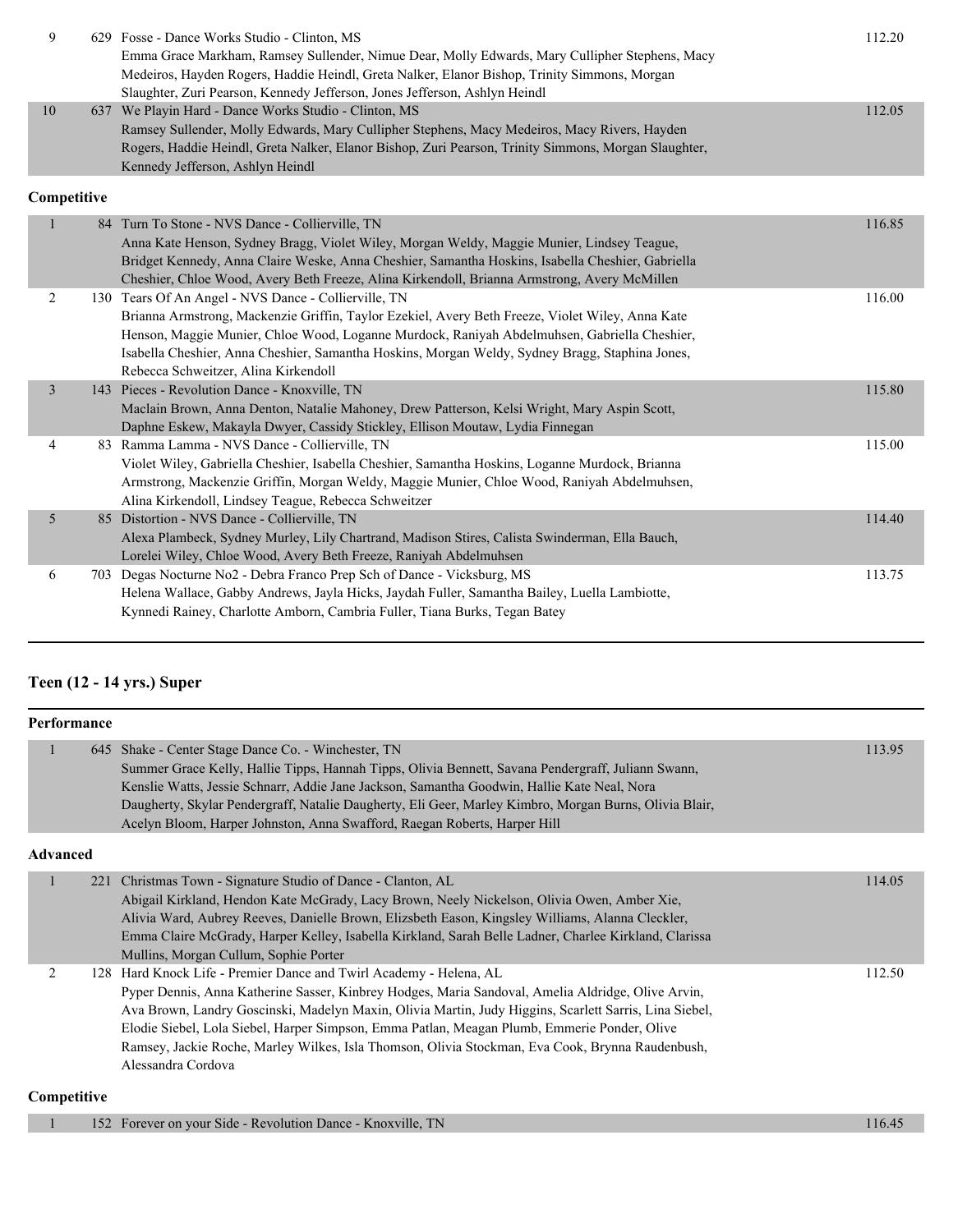Avery Lemoncelli, Cate Smithey, Kaylin Gabosch, Stella Benevicz, Anna Denton, Addie Griffin, Ellison Moutaw, Cassidy Stickley, Drew Patterson, Mary Aspin Scott, Makayla Dwyer, Lydia Finnegan, Kelsi Wright, Natalie Mahoney, Daphne Eskew, Carson Kraemer, Cadance Eastman, Emery Hammer, Maclain Brown, Kenzie Bankes, Kellsie Cooke, Mary Kate Edwards, Mallory Simpson, Sydney Elam

#### **Teen (12 - 14 yrs.) Production**

#### **Advanced**

|                  | 342 Genie's Wish - MJ's Academy of Dance - Tuscaloosa, AL<br>Charli Ingram, Isabella Borderlon, McKay Pettus, Evie Barrett, Rylee Watts, Jaylynn Smith, Scarlett Hill,<br>Ashlyn Stevenson, Alex Smith, Adia Lowther, Emma Erasmus, Jessica Stevenson, Loralei Bright, Briona<br>McMahon, Kensley Walker, Adalynn Haney, Bella Hill, Mya DuBose, Abby Thompson, Brinkley Stables,<br>Katie Jaggers, Lauren Ehmke, Lisa Nichole Boreson, Meadow Chandler, Keeleigh Hughes, Lexie<br>Hallman, Peyton McMahon, Hannah Thompson, River Rector, Aubrey Knight, Anna Grace Hall, Ava<br>Grace Chandler                                                                                                                                                                                                                                                                                  | 112.65 |
|------------------|-----------------------------------------------------------------------------------------------------------------------------------------------------------------------------------------------------------------------------------------------------------------------------------------------------------------------------------------------------------------------------------------------------------------------------------------------------------------------------------------------------------------------------------------------------------------------------------------------------------------------------------------------------------------------------------------------------------------------------------------------------------------------------------------------------------------------------------------------------------------------------------|--------|
| 2<br>Competitive | 658 King of Pop - Tonie's Dance Workshop - Panama City, FL<br>Christopher Eadie, Samantha Eadie, Skylar Sharby, Sara Mullinax, Jocelyn Smith, Lauren Berry, Caroline<br>Hutchison, Gianna Carroll, Allie Campbell, Annabelle Parker, Emma Gleason, Elizabeth Myers, Hylee<br>Nguyen, Jayden Milam, Tyler Wicker, Kingsley Parnell, Bess Blount, Abigail Hobbs, Liam Cramer,<br>Ashley Shores, Grace Ennis                                                                                                                                                                                                                                                                                                                                                                                                                                                                         | 112.30 |
|                  | 153 Welcome to Miami - Revolution Dance - Knoxville, TN<br>Maddie Horton, Lila Spencer, Katie Beth Swaggerty, Grace Robinson, Emmaline Wendell, Elsie Nutter,<br>Ellie Bell, Charis Swafford, Ava Kate Taylor, Devon Lederer, Chandler Jestice, Caitlyn Stickley, Blakely<br>Barton, Audrey McCaleb, Keally Counts, Kate Ingeneri, Jocelyn McClintock, Mary Ella Wendell, Sarah<br>Shoup, Sally Smith, Parker Miller, Myah Apodaca, Mary Aspin Scott, Makayla Dwyer, Lydia Finnegan,<br>Kelsi Wright, Kaylin Gabosch, Haley Stinson, Ellison Moutaw, Drew Patterson, Cate Smithey, Cate<br>Fowler, Cassidy Stickley, Cade Barton, Avery Lemoncelli, Stella Benevicz, Natalie Mahoney, Anna<br>Denton, Addie Griffin, Daphne Eskew, Carson Kraemer, Cadance Eastman, Emery Hammer, Maclain<br>Brown, Kenzie Bankes, Kellsie Cooke, Mary Kate Edwards, Mallory Simpson, Sydney Elam | 117.40 |

#### **Senior (15 - 19 yrs.) Solo**

|  | <b>Performance</b> |     |                                                                                         |       |  |
|--|--------------------|-----|-----------------------------------------------------------------------------------------|-------|--|
|  | 1                  |     | 415 Kitri Variation - MorningStar Dance Academy of Atlanta - Johns Creek, GA<br>Erin Li | 86.85 |  |
|  | 2                  | 367 | happier than ever - Turning Pointe Dance Academy - Corinth, MS<br>Samuel Grey           | 86.25 |  |
|  | 3                  | 901 | The Way I Do - Teridona School of Dance - Bessemer, AL<br>Alayna Vaughn                 | 86.15 |  |
|  | $\overline{4}$     |     | 902 Gaga Mix - Teridona School of Dance - Bessemer, AL<br>Jaysa Butts                   | 86.05 |  |
|  | $\overline{4}$     |     | 903 Cages - Teridona School of Dance - Bessemer, AL<br><b>Taylor Morgan</b>             | 86.05 |  |
|  | 5                  | 652 | That Man - Center Stage Dance Co. - Winchester, TN<br>Savana Pendergraff                | 85.70 |  |
|  | 6                  |     | 651 Call Me - Center Stage Dance Co. - Winchester, TN<br>Olivia Bennett                 | 85.45 |  |
|  | 7                  |     | 653 Unforgettable - Center Stage Dance Co. - Winchester, TN                             | 85.35 |  |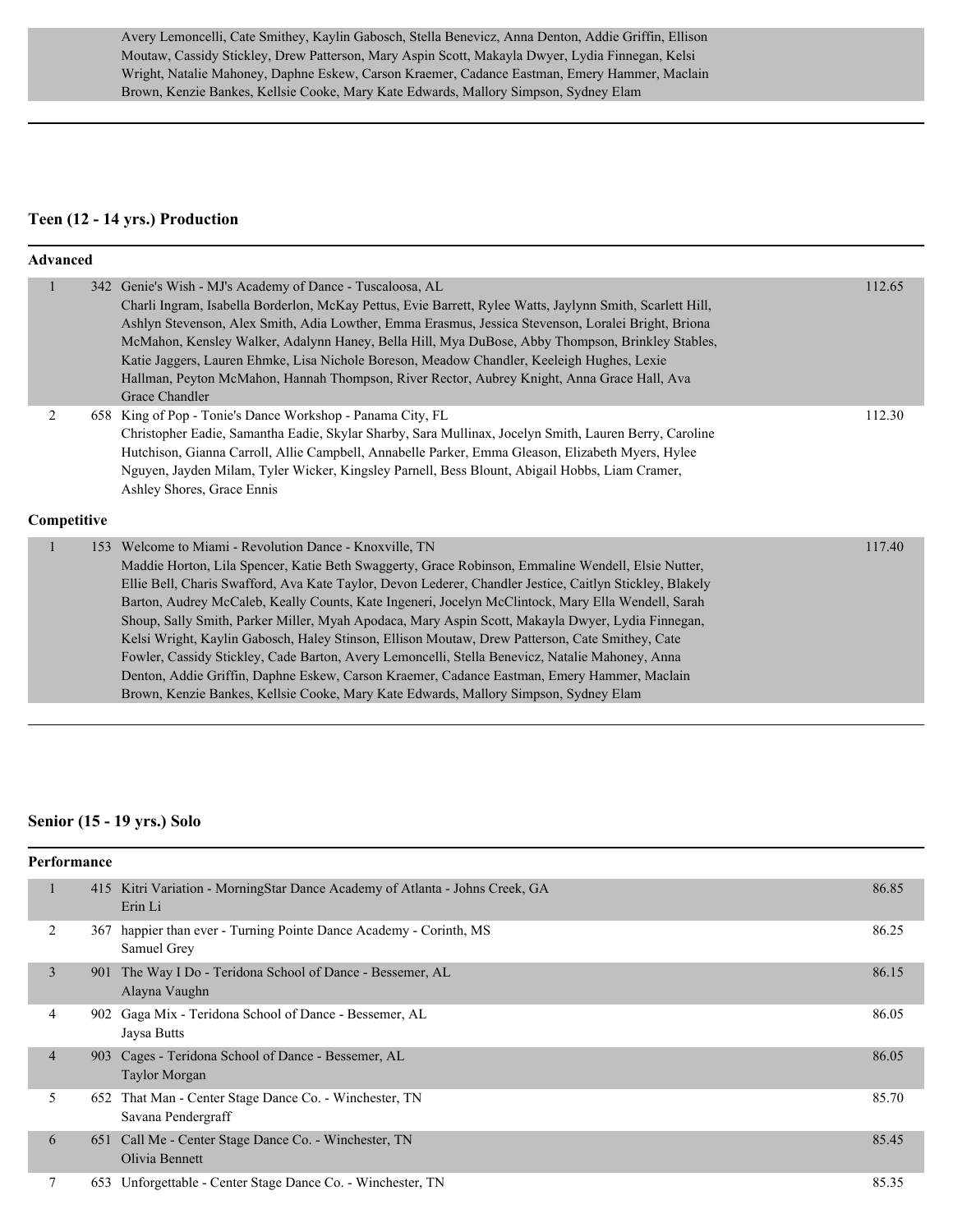|                 | Natalie Daugherty                                                                                       |       |
|-----------------|---------------------------------------------------------------------------------------------------------|-------|
| 8               | 900 Dangerous - Teridona School of Dance - Bessemer, AL<br>Autumn Eichorn                               | 85.30 |
| 9               | 545 When Velma Takes the Stand - Lana's Dance Centre - Adams, TN<br>Chesny Wood                         | 85.05 |
| 9               | 904 Masterpiece - Teridona School of Dance - Bessemer, AL<br>Sophie Whitfield                           | 85.05 |
| 10              | 481 In my mind - Turning Pointe Dance Academy - Corinth, MS<br>Mae Monahan                              | 85.00 |
| <b>Advanced</b> |                                                                                                         |       |
| 1               | 417 La Fille Mal Gardee - MorningStar Dance Academy of Atlanta - Johns Creek, GA<br>Alexandra Yuan      | 86.90 |
| 2               | 858 Gulnare from Le Corsaire - MorningStar Dance Academy of Atlanta - Johns Creek, GA<br>Iris Chen      | 86.70 |
| $\mathfrak{Z}$  | 318 Tough Lover - Studio G Performing Arts Academy - Ocala, FL<br><b>Madison Dixon</b>                  | 86.60 |
| 4               | 225 Survivor - Signature Studio of Dance - Clanton, AL<br>Clarissa Mullins                              | 86.55 |
| 4               | 290 Forever - Evolve Studio for the Arts - Prattville, AL<br>Eboni McKee                                | 86.55 |
| 4               | 360 I Hate U But Thank U - Studio G Performing Arts Academy - Ocala, FL<br>Peyton Shaffer               | 86.55 |
| 4               | 538 No One's in the Room - Lana's Dance Centre - Adams, TN<br>Briana Howard                             | 86.55 |
| 5               | 396 Dirty Diana - Courtney's Dance Artistry - Cullman, AL<br>Isabel Horton                              | 86.50 |
| 5               | 825 You Should See Me in a Crown - Esprit de Corps Dance Company - Oakland, TN<br><b>Billy Williams</b> | 86.50 |
| 5               | 845 Flash Dance - Dance Works Studio - Clinton, MS<br>Emma Grace Markham                                | 86.50 |
| 6               | 413 Fear of the Water - Studio C - Annison, AL<br>Abby Morgan                                           | 86.45 |
| $\tau$          | 52 Burning Bridges - NVS Dance - Collierville, TN<br>Mackenzie Griffin                                  | 86.40 |
| 7               | 58 Nothingness - NVS Dance - Collierville, TN<br><b>Bridget Kennedy</b>                                 | 86.40 |
| 8               | 308 Circles - Vestavia Dance Performance Company - Vestavia Hills, AL<br>Abby Word                      | 86.30 |
| 8               | 371 Black and Gold - Boardtown Dance - Starkville, MS<br>Kayleigh Edelblute                             | 86.30 |
| 8               | 680 Dancing Fool - Tonie's Dance Workshop - Panama City, FL<br>Christopher Eadie                        | 86.30 |
| 9               | 567 Jersey Boys - Elite Talent - La Grange, GA<br>Megan Knight                                          | 86.10 |
| 10              | 56 Red Run Cold - NVS Dance - Collierville, TN<br>Loganne Murdock                                       | 86.00 |
| Competitive     |                                                                                                         |       |
| 1               | 54 Welcome To The Jungle - NVS Dance - Collierville, TN<br>Gracie Long                                  | 88.15 |
| 2               | 60 Bellyache - NVS Dance - Collierville, TN<br>Anna Kate Henson                                         | 87.95 |

3 183 Fool for You - Revolution Dance - Knoxville, TN 87.70

| ≖ | 898<br>TN<br>Hendersonville.<br>$\sim$<br><b>Smartt Steps -</b><br>Smile<br>. | o-<br>$\Delta$<br>$\cdot \mathbf{v} \cdot$ |
|---|-------------------------------------------------------------------------------|--------------------------------------------|

Kellsie Cooke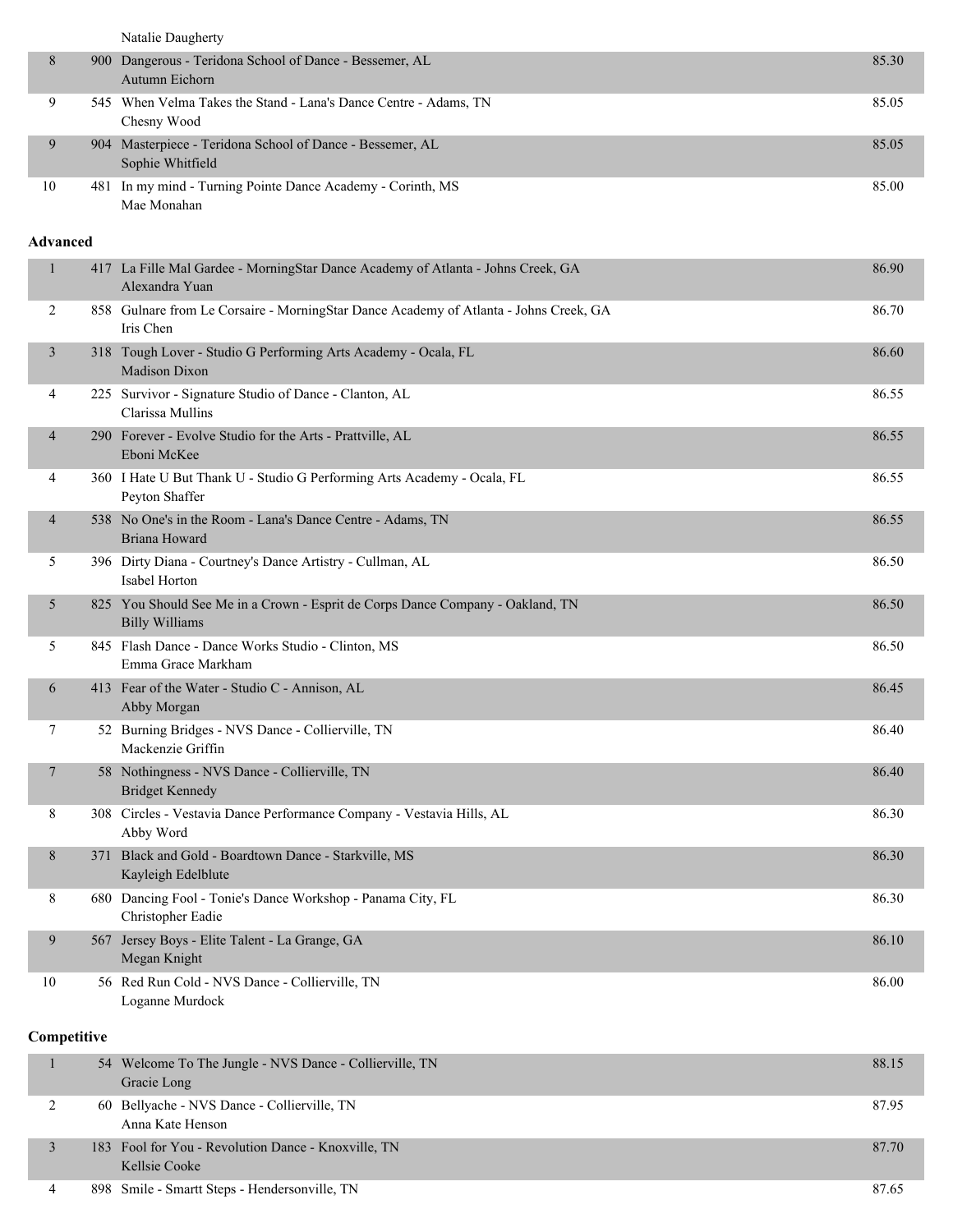|  |  | Carolyne Rowell |
|--|--|-----------------|
|--|--|-----------------|

| 5  |     | 185 Bound to You - Revolution Dance - Knoxville, TN<br>Addie Griffin                   | 87.60 |
|----|-----|----------------------------------------------------------------------------------------|-------|
| 6  |     | 186 Nobody - Revolution Dance - Knoxville, TN<br><b>Mallory Simpson</b>                | 87.55 |
|    |     | 292 War It - Evolve Studio for the Arts - Prattville, AL<br>Talaja Andrews             | 87.50 |
| 8  | 51  | Never Dreamed You Would Leave - NVS Dance - Collierville, TN<br>Taylor Ezekiel         | 87.45 |
| 8  |     | 106 Cold - Studio C - Annison, AL<br>Grace Chapman                                     | 87.45 |
| 8  |     | 184 Falling Apart - Revolution Dance - Knoxville, TN<br>Anna Denton                    | 87.45 |
| 9  |     | 916 Water Lily - MorningStar Dance Academy of Atlanta - Johns Creek, GA<br>Serena Wang | 87.40 |
| 10 |     | 181 Lost - Revolution Dance - Knoxville, TN<br>Kenzie Bankes                           | 87.35 |
| 10 | 911 | Stronger - Revolution Dance - Knoxville, TN<br><b>Sydney Elam</b>                      | 87.35 |
|    |     |                                                                                        |       |

## **Senior (15 - 19 yrs.) Duet/Trio**

| Performance    |                 |                                                                                                         |        |
|----------------|-----------------|---------------------------------------------------------------------------------------------------------|--------|
|                |                 | 478 Medicine - Turning Pointe Dance Academy - Corinth, MS<br>Sydney Smith, Christopher Brown            | 85.00  |
|                | <b>Advanced</b> |                                                                                                         |        |
| $\mathbf{1}$   |                 | 774 I Have Nothing - Studio G Performing Arts Academy - Ocala, FL<br>Madison Dixon, Peyton Shaffer      | 115.75 |
| 2              |                 | 369 Castle - Boardtown Dance - Starkville, MS<br>Kayleigh Edelblute, Anna Davis                         | 114.80 |
| 3              |                 | 407 The Climb - Courtney's Dance Artistry - Cullman, AL<br>Isabel Horton, Brianna Carroll               | 114.45 |
| 4              |                 | 569 The Muses - Elite Talent - La Grange, GA<br>Mallory Ragland, Megan Knight                           | 114.20 |
| 5              |                 | 551 Mirror - Lana's Dance Centre - Adams, TN<br>Angelina Evans, Briana Howard                           | 114.05 |
| 6              |                 | 842 Opening Up - MJ's Academy of Dance - Tuscaloosa, AL<br>Isabella Borderlon, Alex Smith, McKay Pettus | 113.90 |
| $\overline{7}$ |                 | 575 Bottom of the River - Elite Talent - La Grange, GA<br>Megan Knight, Payton Burks                    | 113.85 |
| 8              |                 | 553 Go Get It - Lana's Dance Centre - Adams, TN<br>Chesny Wood, Jireh Livingston, Mary Huss             | 113.65 |
| 9              |                 | 836 Lost Without You - MJ's Academy of Dance - Tuscaloosa, AL<br>Isabella Borderlon, McKay Pettus       | 113.30 |
| 10             |                 | 576 Amen - Elite Talent - La Grange, GA<br>Grace Huff, Megan Knight                                     | 113.25 |
|                | Competitive     |                                                                                                         |        |
| $\mathbf{1}$   |                 | 159 Someone Like You - Revolution Dance - Knoxville, TN<br>Addie Griffin, Kellsie Cooke, Sydney Elam    | 116.30 |
| 2              |                 | 71 Dream State - NVS Dance - Collierville, TN<br>Anna Kate Henson, Avery McMillen, Alina Kirkendoll     | 115.80 |

3 158 Dreams - Revolution Dance - Knoxville, TN 115.50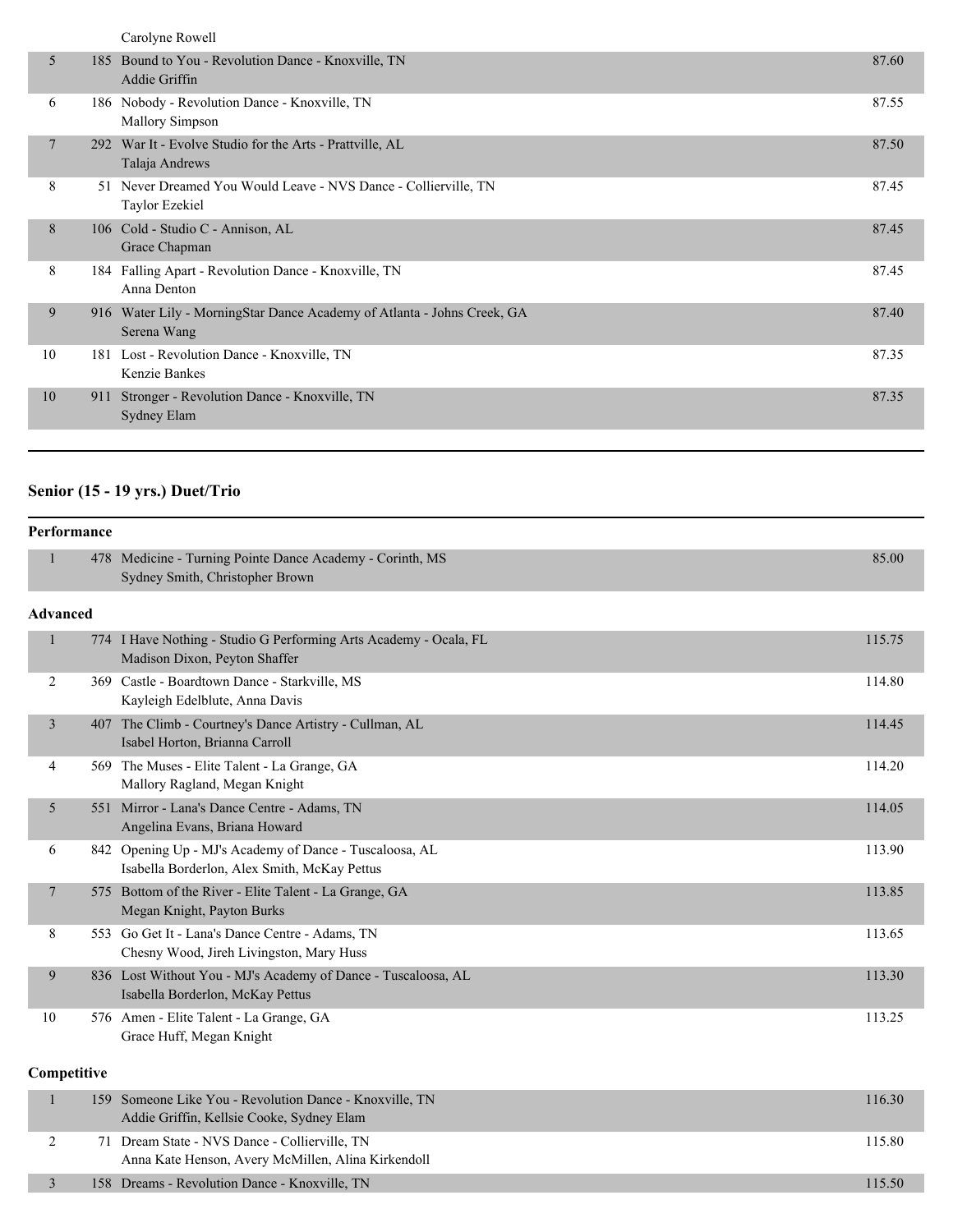|   | Mary Kate Edwards, Maclain Brown, Kenzie Bankes                          |        |
|---|--------------------------------------------------------------------------|--------|
| 4 | 70 Dream for Dreaming - NVS Dance - Collierville, TN                     | 114.30 |
|   | Violet Wiley, Mackenzie Griffin, Lindsey Teague                          |        |
|   | 193 Bottom of the River - Ginny Mount School of Dance - Collierville, TN | 113.80 |
|   | Elena Rodriguez, Tristen Sweet, Claire Childress                         |        |

## **Senior (15 - 19 yrs.) Small**

| Performance    |             |                                                                                                                                                                                                                                 |        |  |
|----------------|-------------|---------------------------------------------------------------------------------------------------------------------------------------------------------------------------------------------------------------------------------|--------|--|
| $\mathbf{1}$   |             | 775 Anna Wintour - Teridona School of Dance - Bessemer, AL                                                                                                                                                                      | 114.30 |  |
|                |             | Alayna Vaughn, Autumn Eichorn, Candace Gamble, Jada Underwood, Jaysa Butts, Lauren Davis, Sophie<br>Whitfield, Taylor Morgan                                                                                                    |        |  |
| Advanced       |             |                                                                                                                                                                                                                                 |        |  |
| $\mathbf{1}$   |             | 217 Look At Me Now - Signature Studio of Dance - Clanton, AL<br>Alanna Cleckler, Emma Claire McGrady, Harper Kelley, Isabella Kirkland, Sarah Belle Ladner, Charlee<br>Kirkland, Clarissa Mullins, Morgan Cullum, Sophie Porter | 114.60 |  |
| 2              |             | 216 The Mind - Signature Studio of Dance - Clanton, AL<br>Alanna Cleckler, Emma Claire McGrady, Harper Kelley, Isabella Kirkland, Sarah Belle Ladner, Charlee<br>Kirkland, Clarissa Mullins, Morgan Cullum, Sophie Porter       | 114.55 |  |
| 3              |             | 384 Found - Boardtown Dance - Starkville, MS<br>Rebecca Jolly, Leah Shaw, Kayleigh Edelblute, Evie Daniels, Clancy Cappleman, Anna Davis                                                                                        | 114.25 |  |
| 4              |             | 220 Seventeen - Signature Studio of Dance - Clanton, AL<br>Isabella Kirkland, Sarah Belle Ladner, Emma Claire McGrady, Alanna Cleckler, Sophie Porter, Charlee<br>Kirkland, Harper Kelley, Morgan Cullum, Clarissa Mullins      | 113.90 |  |
| 5              |             | 573 Cell Block Tango - Elite Talent - La Grange, GA<br>Grace Huff, Mallory Ragland, Megan Knight, Payton Burks, Zarie Smith                                                                                                     | 113.35 |  |
| 6              |             | 340 All That Jazz - MJ's Academy of Dance - Tuscaloosa, AL<br>Jessica Stevenson, Adia Lowther, Alex Smith, McKay Pettus, Katie Jaggers, Isabella Borderlon, Emma<br>Erasmus, Meadow Chandler                                    | 113.30 |  |
| 7              |             | 325 Unsteady - MJ's Academy of Dance - Tuscaloosa, AL<br>Jessica Stevenson, Adia Lowther, Alex Smith, Emma Erasmus, Isabella Borderlon, Katie Jaggers, McKay<br>Pettus, Meadow Chandler                                         | 113.05 |  |
| 8              |             | 333 Welcome to Hollywood - MJ's Academy of Dance - Tuscaloosa, AL<br>Emily Pearce, Katie Jaggers, Miranda Gajdos, Baylee Cameron                                                                                                | 113.00 |  |
| 9              |             | 127 Goodbye Yellow Brick Road - Premier Dance and Twirl Academy - Helena, AL<br>Alessandra Cordova, Judy Higgins, Olivia Martin, Maria Sandoval                                                                                 | 112.50 |  |
| 9              |             | 335 Forever Young - MJ's Academy of Dance - Tuscaloosa, AL<br>Alex Smith, Adia Lowther, Isabella Borderlon, Katie Jaggers, McKay Pettus, Meadow Chandler                                                                        | 112.50 |  |
| 10             |             | 125 Fire In The Water - Premier Dance and Twirl Academy - Helena, AL<br>Maria Sandoval, Olivia Martin, Judy Higgins, Alessandra Cordova                                                                                         | 112.25 |  |
|                | Competitive |                                                                                                                                                                                                                                 |        |  |
| $\mathbf{1}$   |             | 86 Quiet Uptown - NVS Dance - Collierville, TN<br>Violet Wiley, Rebecca Schweitzer, Alina Kirkendoll, Anna Cheshier, Sydney Bragg, Brianna Armstrong,<br>Taylor Ezekiel, Anna Kate Henson, Anna Claire Weske                    | 116.75 |  |
| $\mathbf{1}$   |             | 151 Way I Are - Revolution Dance - Knoxville, TN<br>Kellsie Cooke, Cadance Eastman, Sydney Elam, Addie Griffin, Mary Kate Edwards, Mallory Simpson,<br>Anna Denton                                                              | 116.75 |  |
| $\overline{2}$ |             | 187 Go Easy - Revolution Dance - Knoxville, TN<br>Anna Denton, Addie Griffin, Cadance Eastman, Kellsie Cooke, Mary Kate Edwards, Mallory Simpson,<br><b>Sydney Elam</b>                                                         | 116.45 |  |
| 3              |             | 149 Shoop - Revolution Dance - Knoxville, TN<br>Anna Denton, Addie Griffin, Cadance Eastman, Emery Hammer, Kellsie Cooke, Maclain Brown, Mallory<br>Simpson, Mary Kate Edwards, Sydney Elam                                     | 116.25 |  |
| $\mathfrak{Z}$ |             | 510 This Moment - NVS Dance - Collierville, TN<br>Taylor Ezekiel, Sydney Bragg, Rebecca Schweitzer, Morgan Weldy, Loganne Murdock, Gracie Long,<br>Anna Kate Henson, Anna Claire Weske, Alina Kirkendoll                        | 116.25 |  |